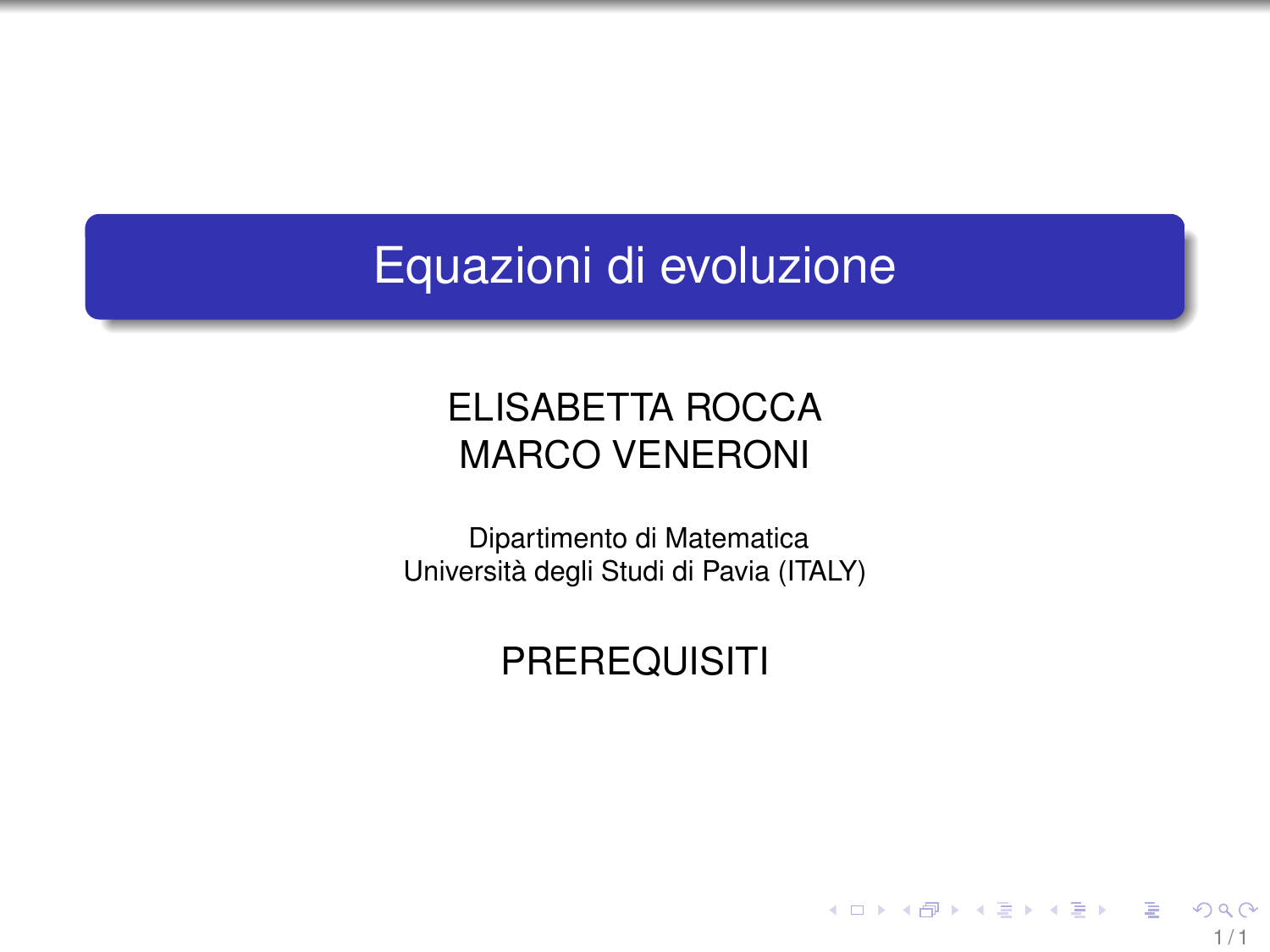# Banach Spaces

- $\bullet$  *X* vector space on  $\mathbb R$
- A *norm* on *X* is a function  $\|\cdot\|$  :  $X \to [0, +\infty)$  s.t.
	- $||x|| = 0$  if and only if  $x = 0$
	- $\|\lambda x\| = |\lambda| \|x\|, \forall x \in X, \forall \lambda \in \mathbb{R}$
	- $\bullet$   $||x + y|| < ||x|| + ||y||$ , ∀*x*, *y* ∈ *X*
- $\bullet$  (X,  $\|\cdot\|$ ) is a *normed* space
- $\bullet$   $(X, \|\cdot\|)$  is a metric space  $(X, d)$  w.r.t. *d* induced by  $d(x, v) = ||x - v||$ ,  $\forall x, v \in X$
- $x_n \to x^*$  in *X* if  $||x_n x^*|| \to 0$  as  $n \to +\infty$ (*strong convergence*)
- A *Banach* space is a complete normed space (any Cauchy sequence is convergent in *X*)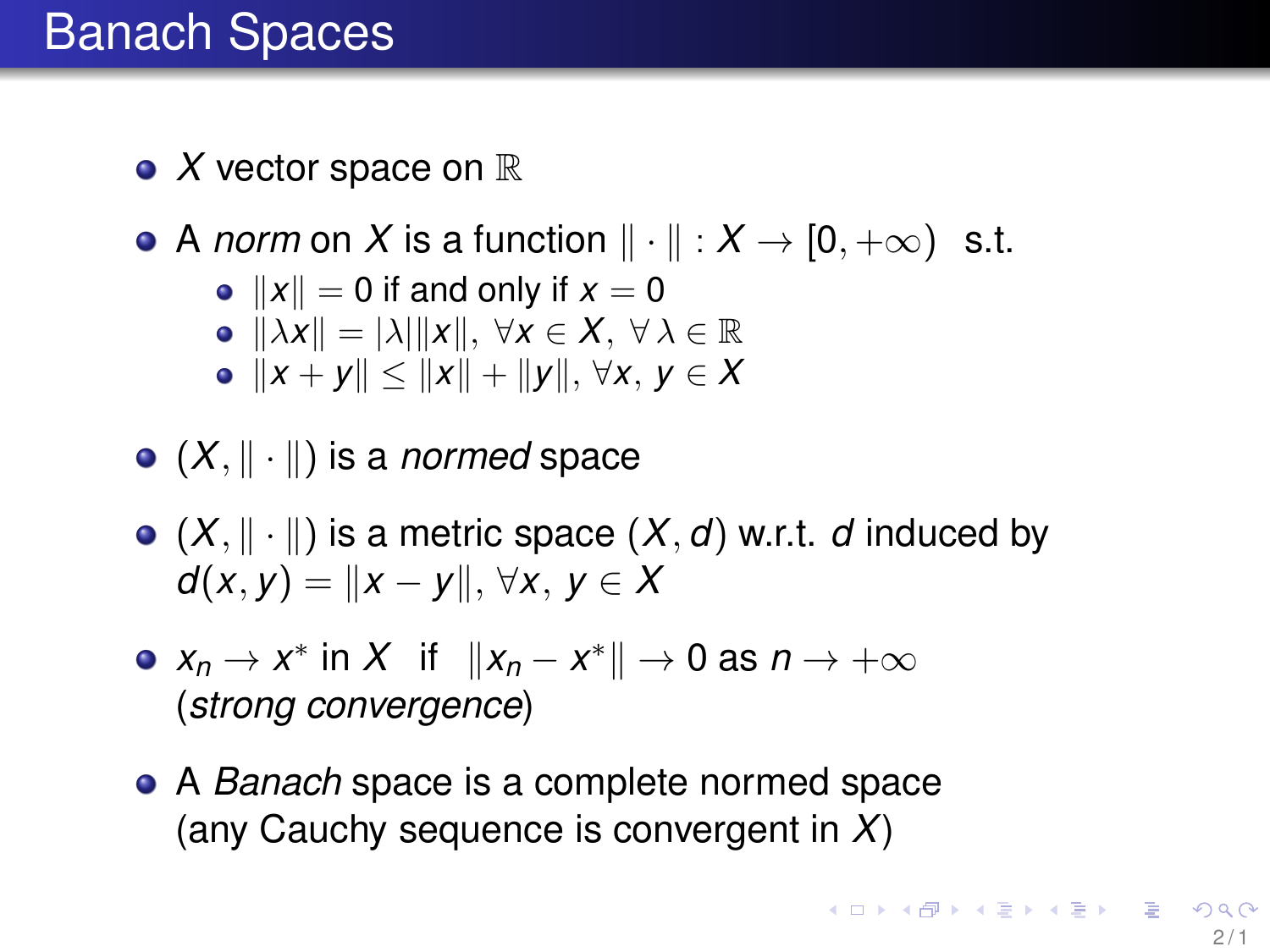# Banach Spaces: separability and compactness

- *Y* ⊂ *X* is *dense* if ∀ *x* ∈ *X* ∃ {*yn*} ⊂ *Y* : *y<sup>n</sup>* → *x*  $(\overline{Y} = X)$
- A Banach space is *separable* if there exists a countable *Y*  $\subset$  *X* such that  $\overline{Y} = X$
- *E* ⊂ *X* is *compact* if every open cover of *E* contains a finite subcover
- *E* ⊂ *X* is compact if and only if every bounded sequence in *E* contains a convergent subsequence in *E*.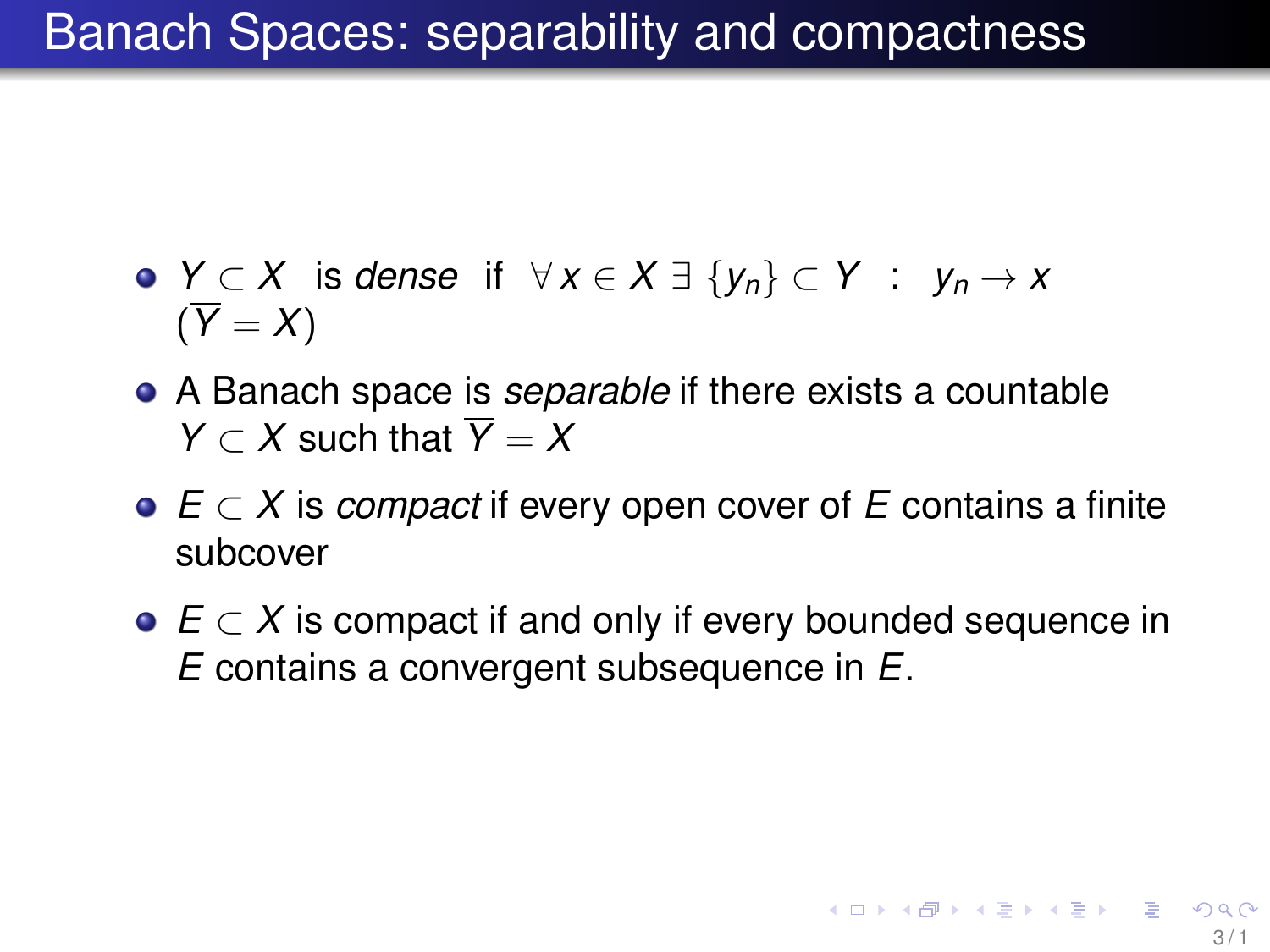### **Remark**

*We want to solve in X a problem P we cannot treat directly. We formulate easier problems Pn, approximating P. We find a solution*  $x_n$  *in a compact*  $E \subset X$ . *We construct a subsequence*  $x_{n_j} \to x^* \in E$ . *We show that x*<sup>∗</sup> *is solution to problem P.*

#### **Remark**

*The unit ball in an infinite-dimensional Banach space X IS NOT compact. The compact sets of X are THIN. Introduction of weak convergence.*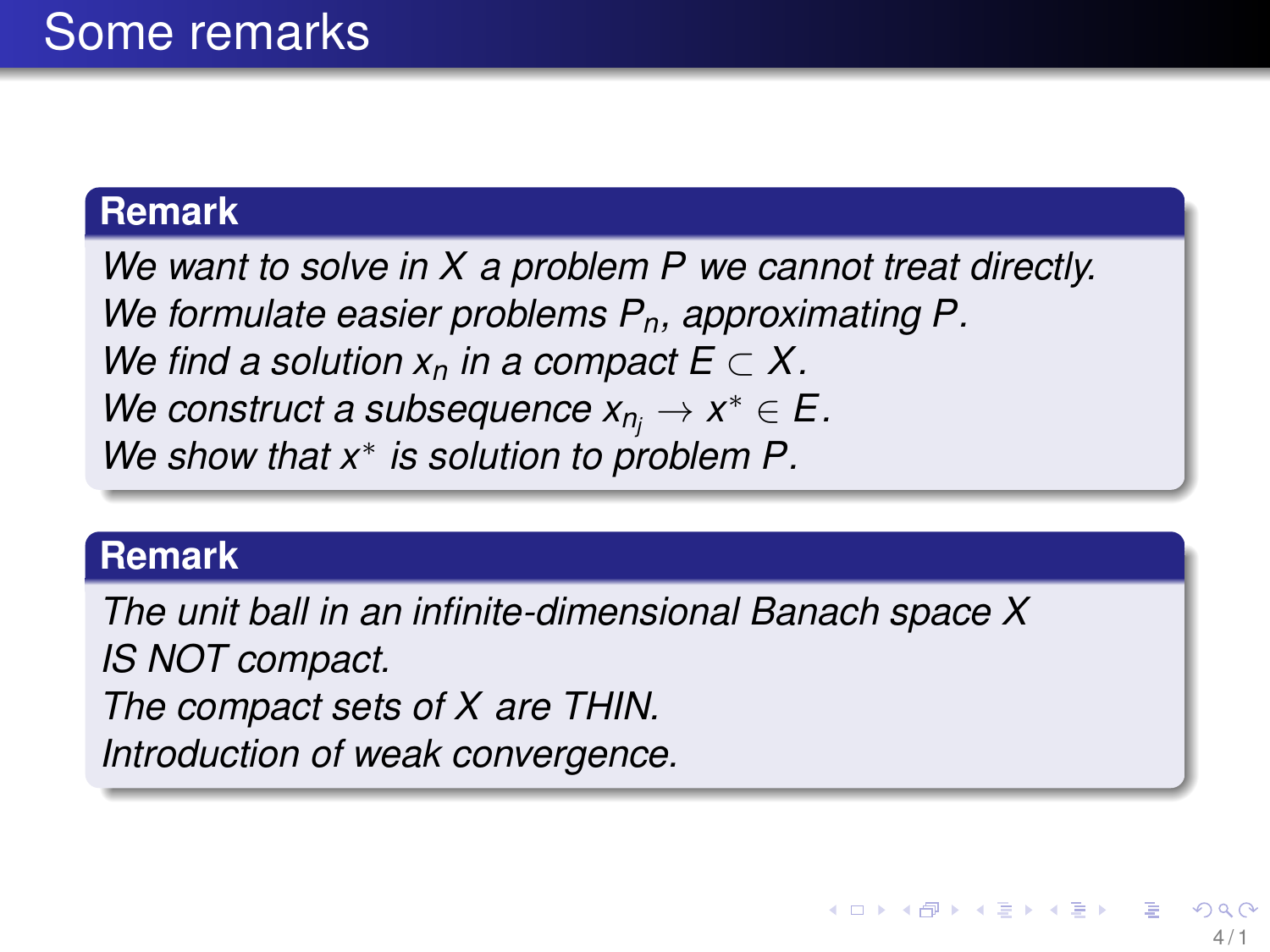$\bullet$  *X* vector space on  $\mathbb R$ 

• An *inner product* on *X* is a function  $(\cdot, \cdot) : X \times X \to \mathbb{R}$  s.t.

\n- \n
$$
(x, x) \geq 0, \forall x \in X, (x, x) = 0 \text{ iff } x = 0
$$
\n
\n- \n $(y, x) = (x, y), \forall x, y \in X$ \n
\n- \n $(\lambda x + \mu y, z) = \lambda(x, z) + \mu(y, z), \forall x, y, z \in X, \forall \lambda, \mu \in \mathbb{R}$ \n
\n

- (*X*,(·, ·)) is an *inner product* space
- $\bullet$   $(X, (\cdot, \cdot))$  is a normed space  $(X, \|\cdot\|)$  w.r.t.  $\|\cdot\|$  induced by  $\|x\| = (x, x)^{1/2}, \forall x \in X$
- $|((x, y))| \leq ||x|| ||y||$ ,  $\forall x, y \in X$  Cauchy-Schwarz inequality
- A *Hilbert* space is a complete inner product space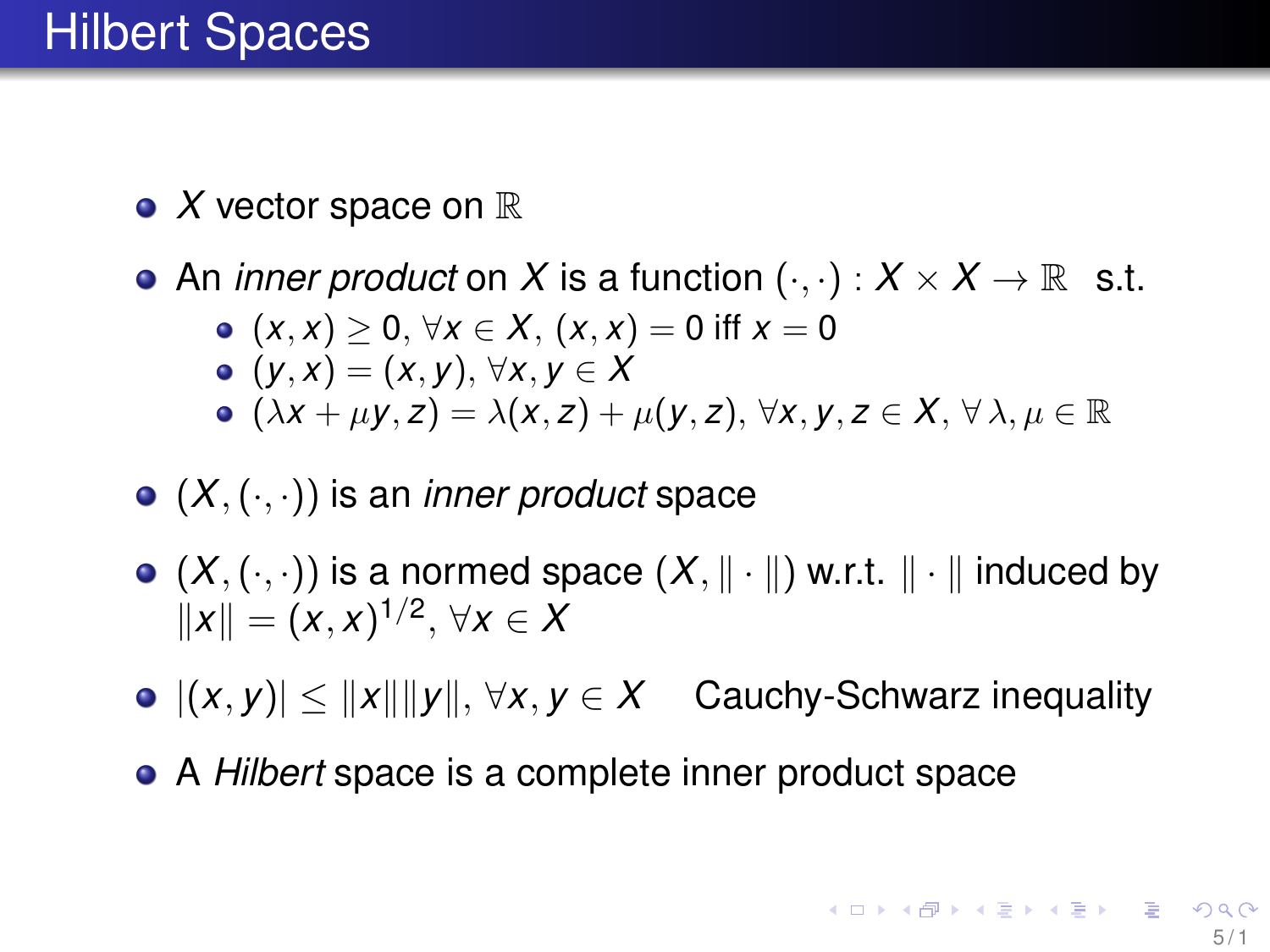# Orthogonal projections and bases in Hilbert Spaces

- $M^{\perp}$  = {*u* ∈ *H* : (*u*, *v*) = 0,  $\forall$  *v* ∈ *M*} *orthogonal complement* of *M* ⊂ *H*, *H* Hilbert space
- If *M* is a closed subspace of *H* then ∃! decomposition  $x = u + v$ ,  $u \in M$ ,  $v \in M^{\perp}$ ,  $\forall x \in H$
- *P<sup>M</sup> x* = *u orthogonal projection* of *x* onto *M*  $||x||^2 = ||P_Mx||^2 + ||x - P_Mx||^2, \quad ||P_Mx|| \le ||x||^2$
- ${e_i\}\,$  :  ${(e_i,e_j)=\delta_{ij}}$  *orthonormal* (countable) set in *H*

• {
$$
e_j
$$
}, orthonormal set, is a (countable) basis for *H* if  $x = \sum_{j=1}^{\infty} (x, e_j)e_j, \forall x \in H$ 

*H* is separable iff *H* has a countable basis

• If 
$$
\{e_j\}
$$
 is a basis for *H* then  $||x||^2 = \sum_{j=1}^{\infty} (x, e_j)^2, \forall x \in H$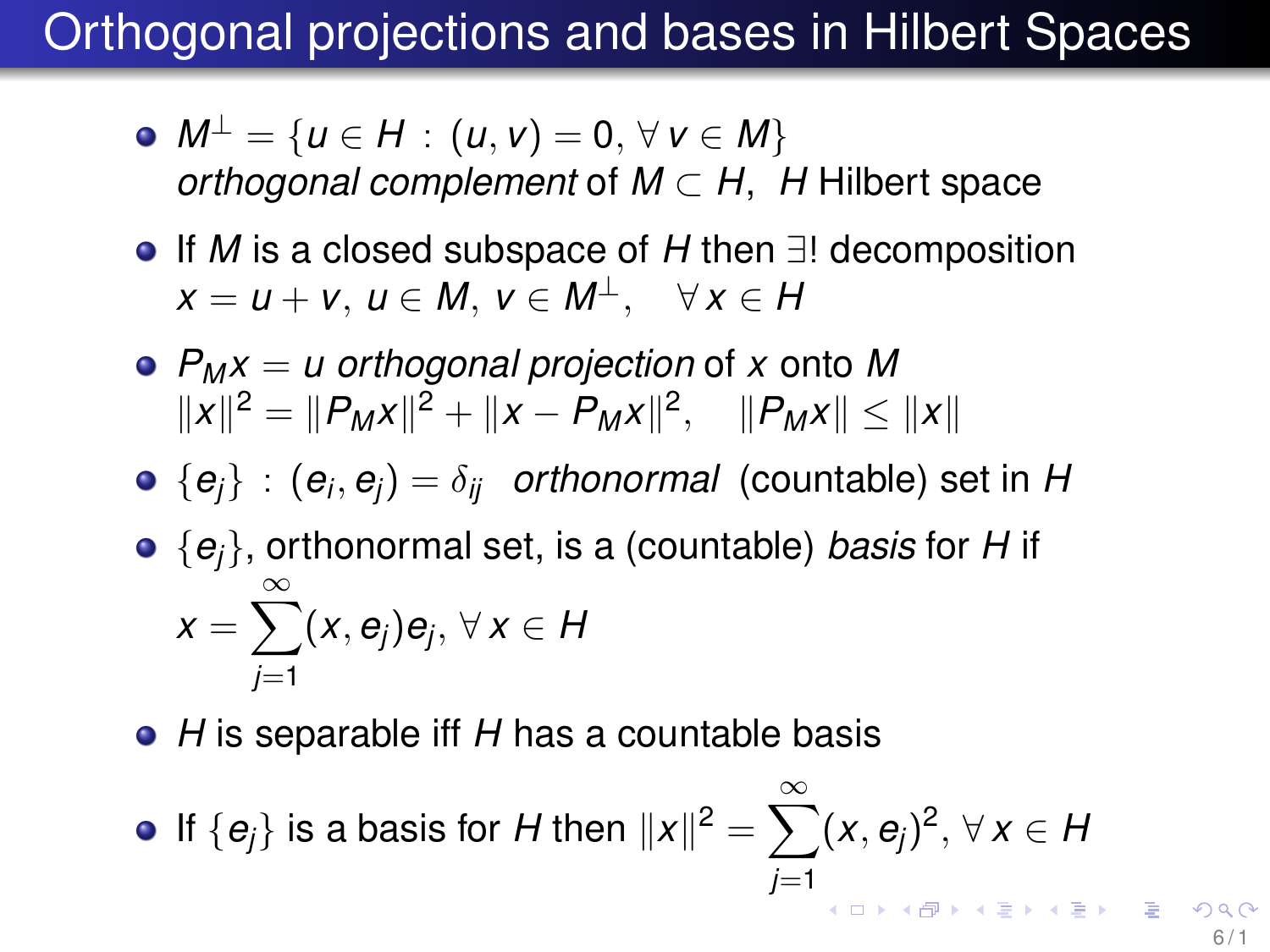# Spaces of continuous functions

 $C^0(\Omega) = \{u : \Omega \subset \mathbb{R}^m \to \mathbb{R} \text{ continuous on } \Omega\}$ 

• If 
$$
\Omega
$$
 is bounded ( $\Rightarrow \overline{\Omega}$  is compact):  
 $||u||_{C^{0}(\overline{\Omega})} = ||u||_{\infty} = \sup_{x \in \overline{\Omega}} |u(x)|$ 

- $(\mathcal{C}^0(\overline{\Omega}),\|\cdot\|_{\infty})$  is a separable Banach space
- $C^{r}(\Omega) = \{u : \Omega \to \mathbb{R} : D^{\alpha}u \in C^{0}(\Omega)\}, r \in \mathbb{N}, |\alpha| \leq r$

• 
$$
||u||_{C^r(\overline{\Omega})} = \sum_{|\alpha| \le r} \sup_{x \in \overline{\Omega}} |D^{\alpha}u(x)|
$$
 ( $\Omega$  bounded)

 $(\textit{C}^r(\overline{\Omega}),\|\cdot\|_{\textit{C}^r(\overline{\Omega})})$  is a separable Banach space

$$
\bullet \text{ supp } u = \overline{\{x \in \Omega : u(x) \neq 0\}}
$$

- $C_c^r(\Omega) = \{u \in C^r(\Omega) \text{ with compact support in } \Omega\}$
- $C^{\infty}(\Omega) = \cap_{r=0}^{\infty} C^{r}(\Omega)$   $C^{\infty}_{c}(\Omega) = \cap_{r=0}^{\infty} C^{r}_{c}(\Omega)$

.<br>◆ ロ ▶ ◆ ⑦ ▶ ◆ 夏 ▶ → 夏 ▶ │ 夏 │ ◆) Q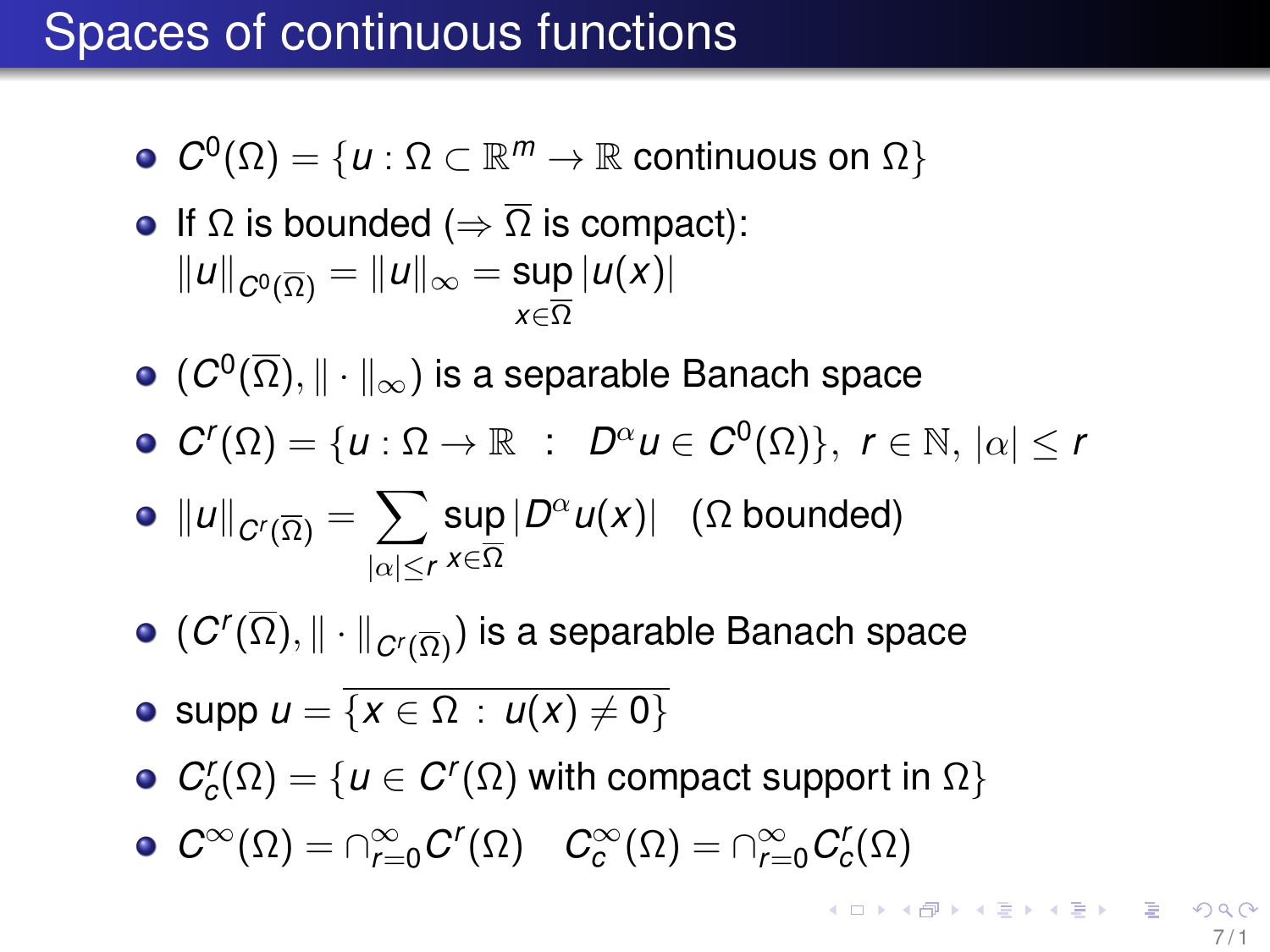# $L^p$  spaces,  $1 \leq p < \infty$

- Ω ⊂ R *<sup>m</sup> L*-measurable
- *u*: *L*-measurable on Ω ( $\Rightarrow$  *u*<sup>p</sup>: *L*-measurable on Ω)
- $L^p(\Omega) = \{u : (\int_{\Omega} |u(x)|^p dx)^{1/p} < +\infty\}, \quad 1 \leq p < +\infty$
- $u = 0$  in  $L^p(\Omega) \Leftrightarrow u = 0$  a.e. in  $\Omega$

• 
$$
||u||_p = (\int_{\Omega} |u(x)|^p dx)^{1/p}
$$

- $(L^p(\Omega), \|\cdot\|_p)$  is a Banach space
- $\mathcal{C}^0_c(\Omega)$  is dense in  $L^p(\Omega), \quad 1 \leq p < +\infty$
- $C_c^{\infty}(\Omega)$  is dense in  $L^p(\Omega)$ ,  $1 \leq p < +\infty$
- *L*<sup>*p*</sup>( $\Omega$ ) is separable, 1  $\leq p < +\infty$
- $L^2(\Omega)$  is a Hilbert space,  $(u, v) = \int_{\Omega} u(x)v(x)dx$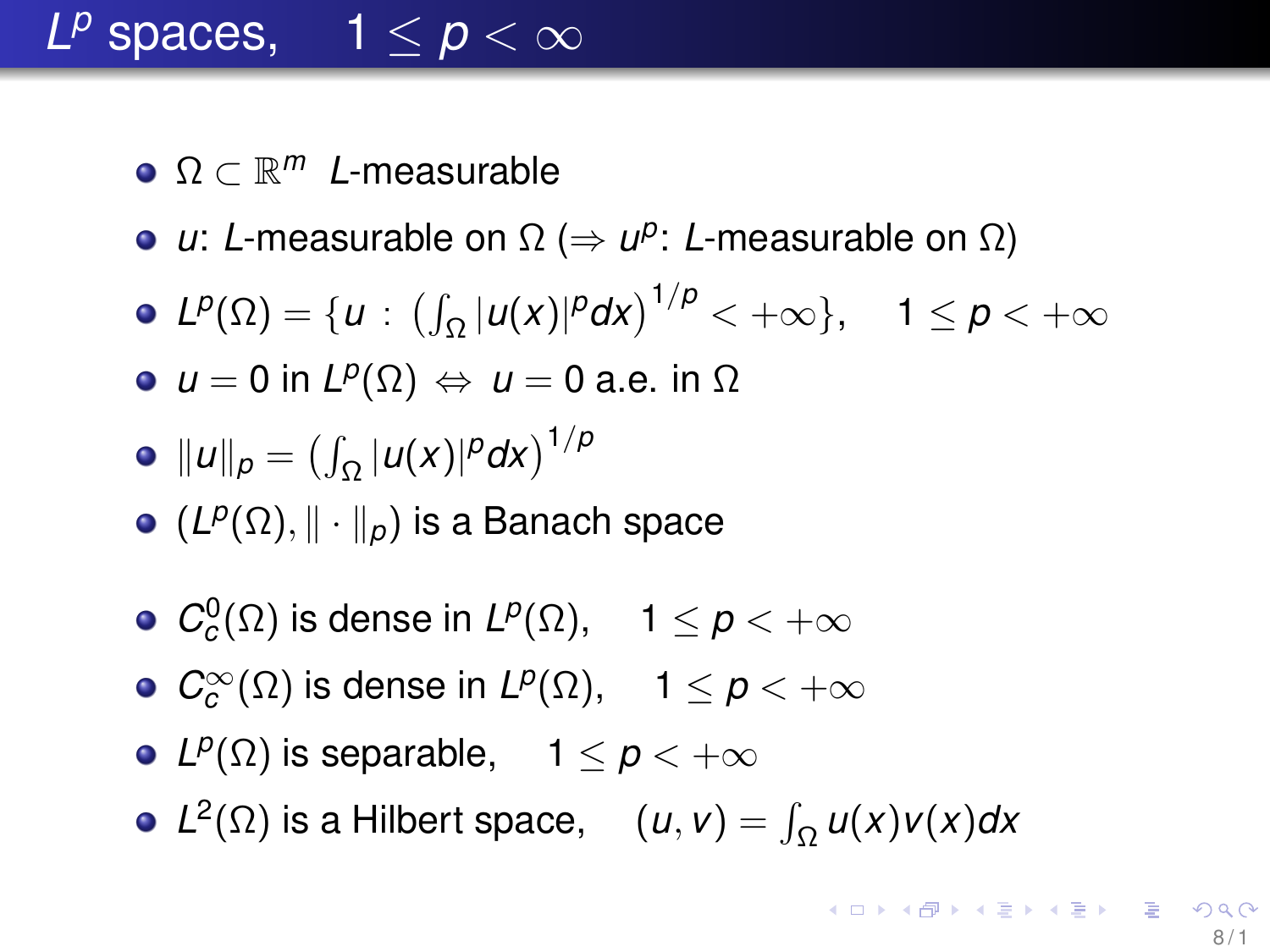

- Ω ⊂ R *<sup>m</sup> L*-measurable
- *u*: *L*-measurable on Ω

• 
$$
L^{\infty}(\Omega) = \{u : \text{ess sup } |u(x)| < +\infty\}
$$

- $\textsf{ess sup} \, |u(x)| = \textsf{inf} \{ M : |u(x)| \leq M \ \textsf{a.e. in} \ \Omega \}$ *x*∈Ω
- *u* = 0 in *L*∞(Ω) ⇔ *u* = 0 a.e. in Ω
- $||u||_{\infty}$  = ess sup  $|u(x)|$ *x*∈Ω
- $\bullet$  ( $L^{\infty}(\Omega), \|\cdot\|_{\infty}$ ) is a Banach space (not separable!)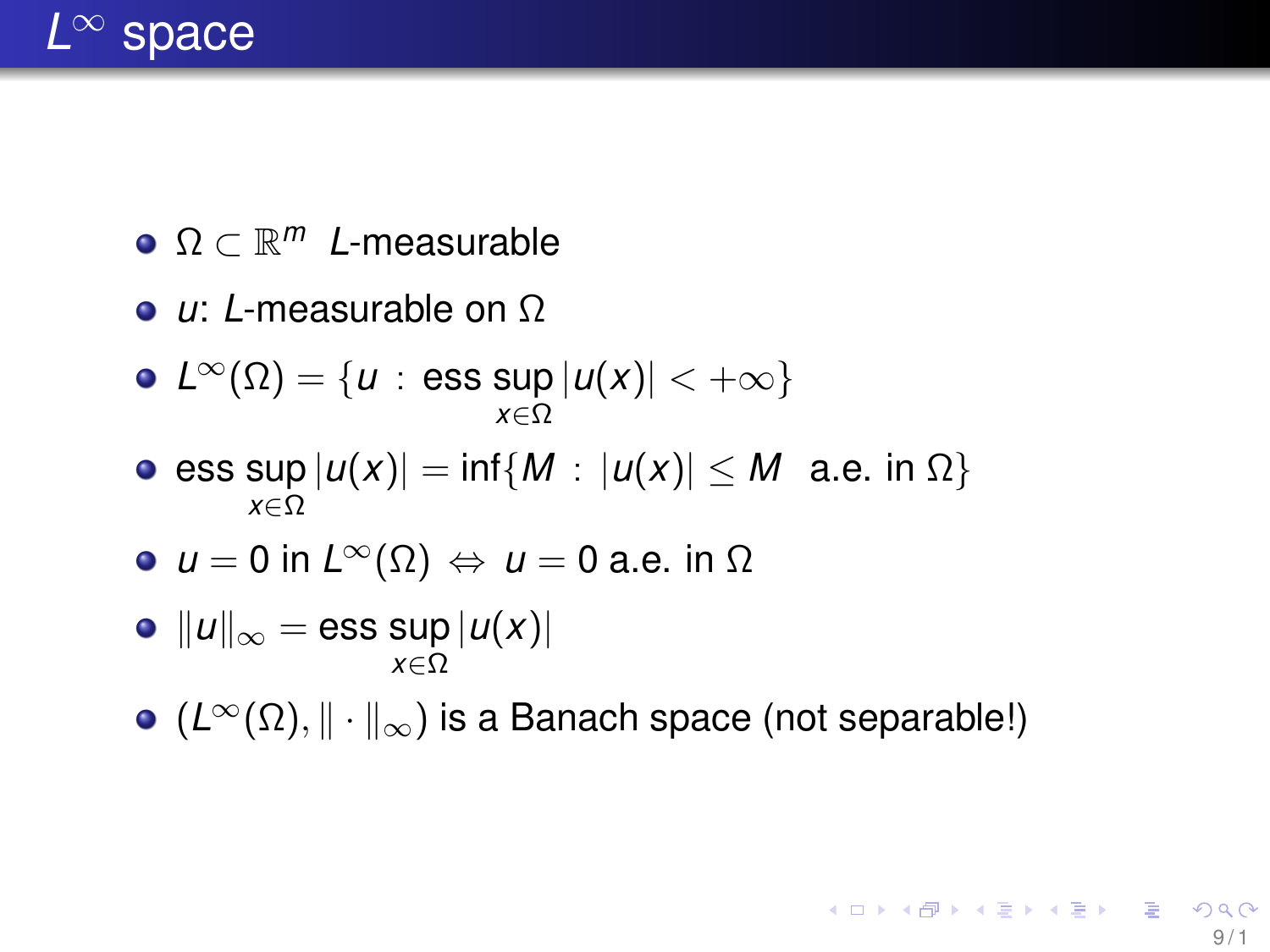

• 
$$
\{a_k\} = (a_1, a_2, ...), \quad a_k \in \mathbb{R}
$$
  
\n•  $\ell^2 = \left\{ a = \{a_k\} : \sum_{k=1}^{\infty} a_k^2 < +\infty \right\}$   
\n•  $(a, b) = \sum_{k=1}^{\infty} a_k b_k, \quad ||u||_{\ell^2} = \left(\sum_{k=1}^{\infty} a_k^2\right)^{1/2}$ 

 $10/1$ 

イロト イ部 トイモト イモト 一番

- $\ell^2$  is a Hilbert space
- **a**<sub>1</sub> = (1,0, ...), **a**<sub>2</sub> = (0,1, ...)
- $\mathbf{a}_k$  is an orthonormal basis in  $\ell^2$
- $\ell^2$  is separable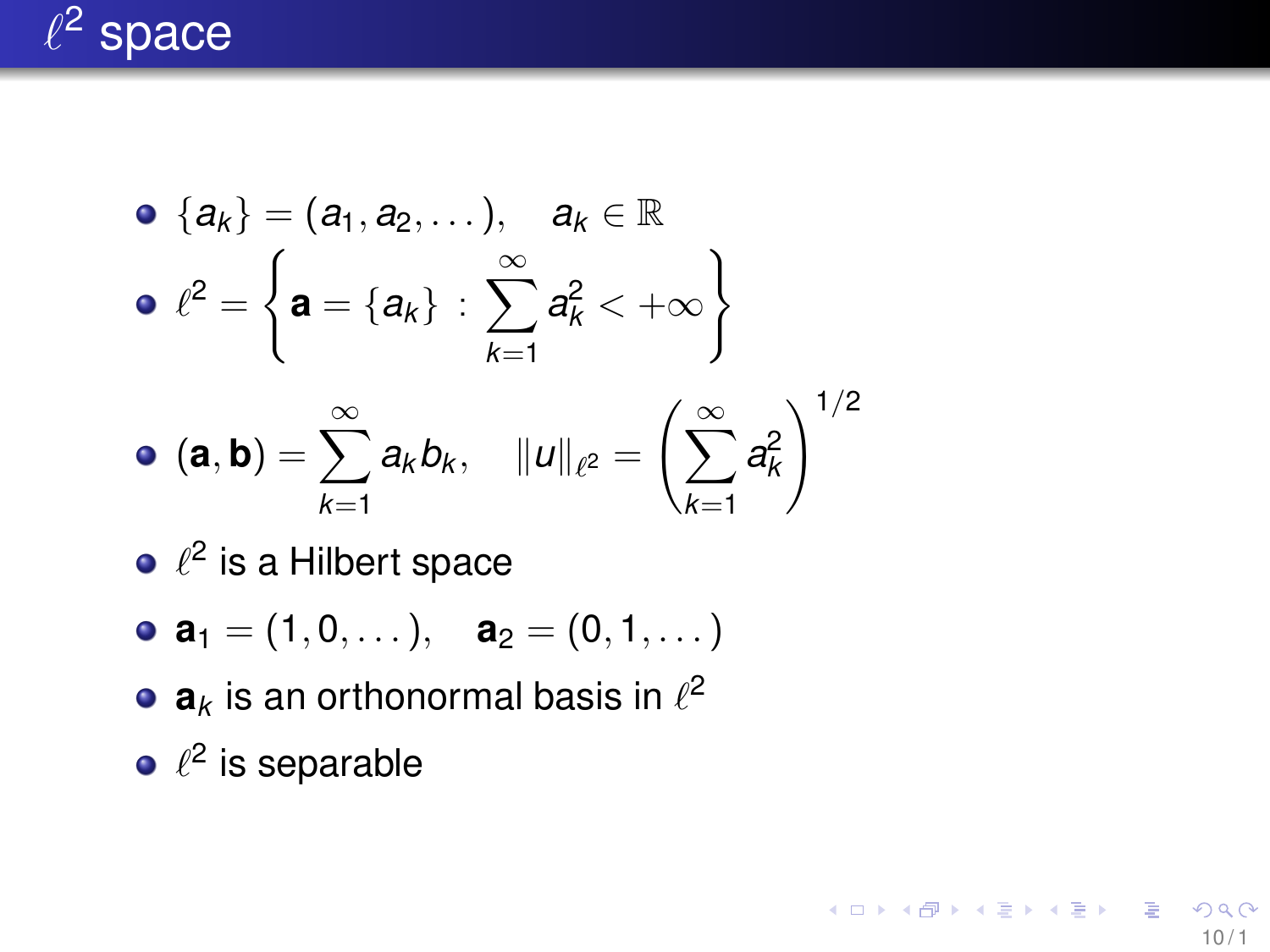*If*  $u_j \to u$  in L<sup>p</sup>( $\Omega$ ), 1  $\leq$   $p \leq +\infty$ , then there exists a *subsequence that converges pointwise to u, a.e. in* Ω*.*

### Theorem

**(Hölder inequality)** *If p*,  $q \in [1, +\infty]$  :  $\frac{1}{p} + \frac{1}{q} = 1$  (p, q conjugate indices) and  $u \in L^p(\Omega)$ ,  $v \in L^q(\Omega)$  then

 $\|uv\|_{L^1(\Omega)} \leq \|u\|_{L^p(\Omega)} \|v\|_{L^q(\Omega)}$ 

11 / 1

イロト イ団 トイ ヨ トイ ヨ トー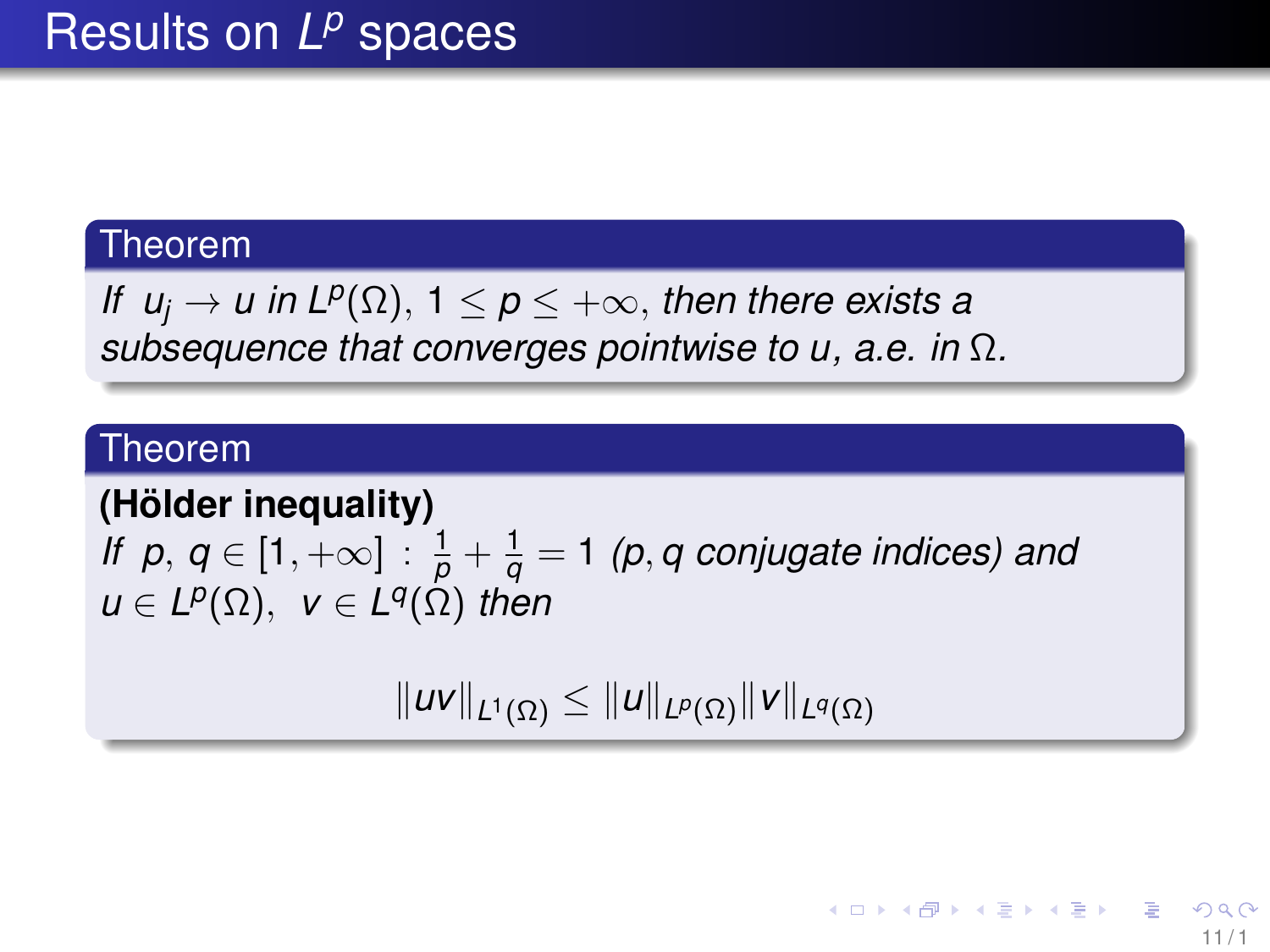If 
$$
a, b \ge 0
$$
,  $\varepsilon > 0$ ,  $p, q \in (1, +\infty)$  :  $\frac{1}{p} + \frac{1}{q} = 1$ , then  
\n
$$
ab \le \frac{a^p}{p} + \frac{b^q}{q} \qquad ab \le \frac{a^2}{2} + \frac{b^2}{2}
$$
\n
$$
ab \le \varepsilon \frac{a^p}{p} + \varepsilon^{-q/p} \frac{b^q}{q} \qquad ab \le \varepsilon \frac{a^2}{2} + \frac{1}{\varepsilon} \frac{b^2}{2}
$$

メロトメ 御 トメ 君 トメ 君 トー 重  $290$  $12/1$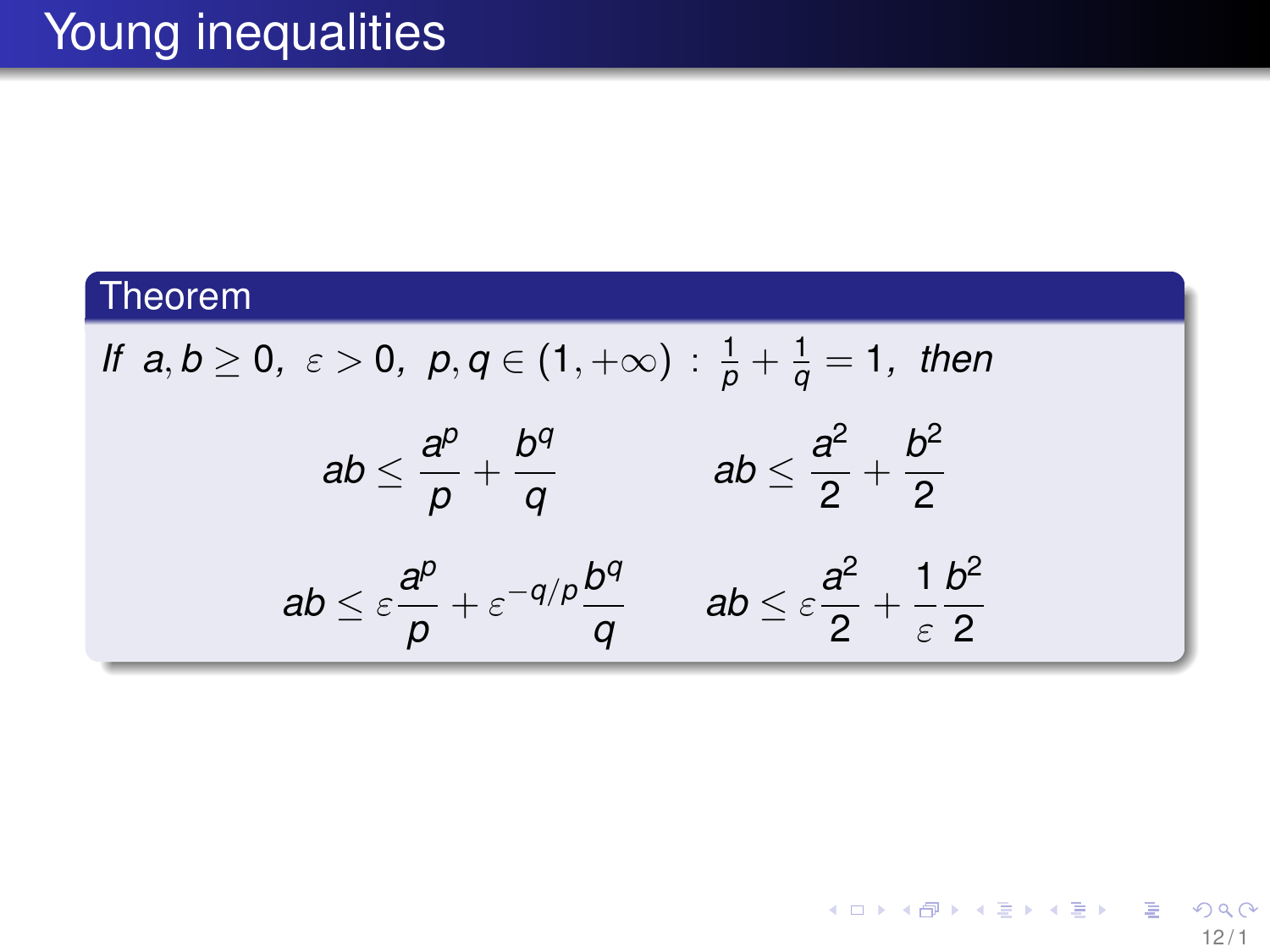$\mathcal{L}$ *et*  $y \in C^1([0,\infty)),$   $g, h \in C([0,\infty))$  be such that

 $y' \le g(t)y + h(t), \quad \forall t \ge 0$ 

*then*

$$
y(t) \leq y(0)e^{\int_0^t g(\sigma)d\sigma} + \int_0^t e^{\int_s^t g(\sigma)d\sigma} h(s)ds, \quad \forall t \geq 0
$$

13 / 1

K ロ × K 御 × K 君 × K 君 × 三君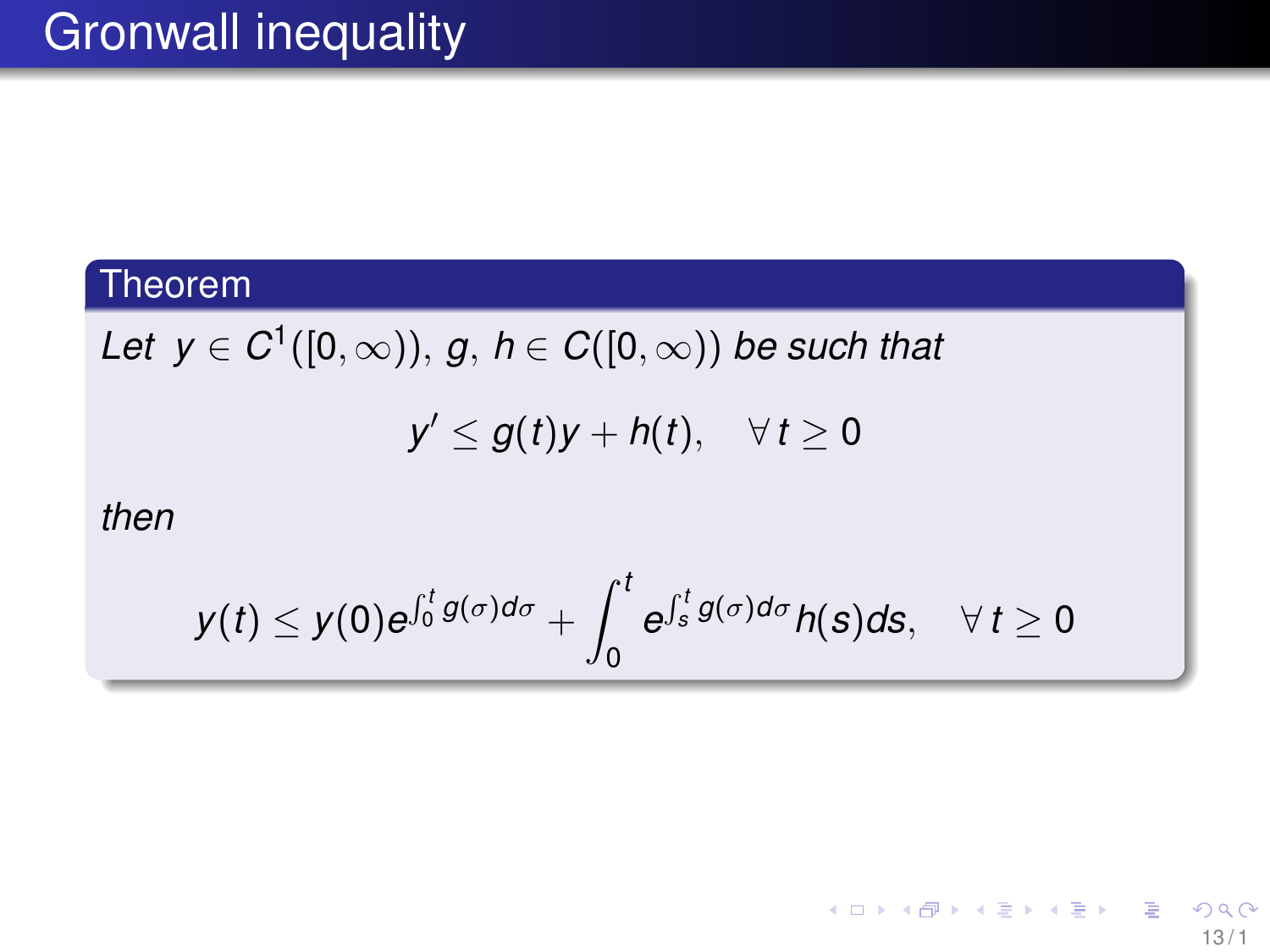## Linear operators on normed spaces

- $\bullet$  *A* :  $(X, \|\cdot\|_X) \rightarrow (Y, \|\cdot\|_Y)$
- $\bullet$  *A* is *linear* if *A*( $\lambda$ *x* +  $\mu$ *z*) =  $\lambda$ *Ax* +  $\mu$ *Az*, ∀ *x*, *z* ∈ *X*
- **•** *A* is *bounded* if  $\exists M > 0$  :  $\|Ax\|_Y \le M\|x\|_X$ ,  $\forall x \in X$
- $\bullet$  *A* is *continuous* if  $x_n \to x$  in  $X \Rightarrow Ax_n \to Ax$  in *Y*
- $\bullet$   $\mathcal{L}(X, Y)$ : set of all bounded linear operator from X to Y  $\mathcal{L}(X, Y)$  vector space

• 
$$
||A||_{\mathcal{L}(X,Y)} = \sup_{x \neq 0} \frac{||Ax||_Y}{||x||_X} = \sup_{||x||_X = 1} ||Ax||_Y
$$

$$
\bullet \ \|Ax\|_Y \leq \|A\|_{\mathcal{L}(X,Y)} \|x\|_X, \ \forall \, x \in X
$$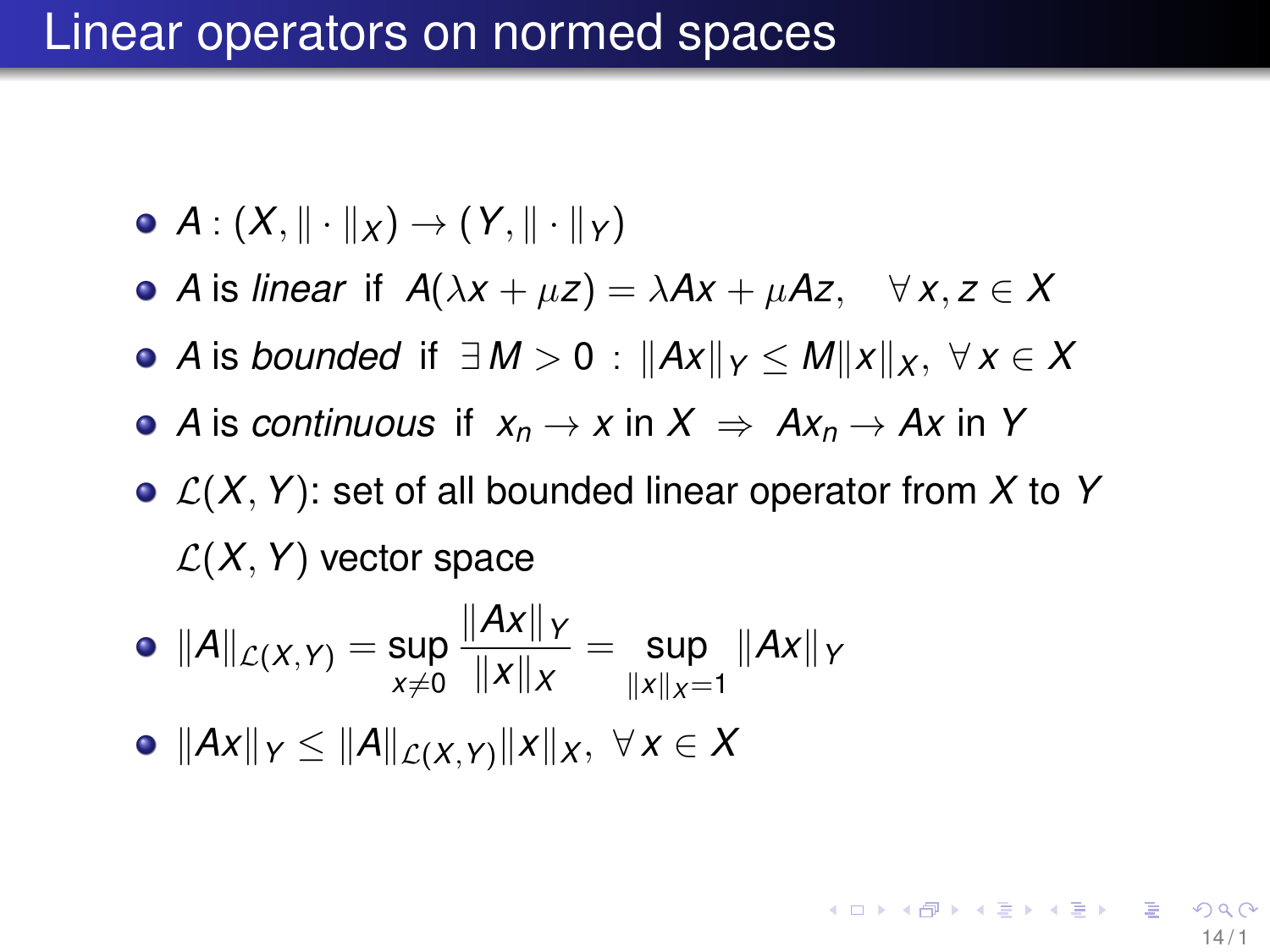*If Y is a Banach space then* L(*X*, *Y*) *is a Banach space*

### Theorem

 $A: (X, \|\cdot\|_X) \to (Y, \|\cdot\|_Y)$ , *A linear. A is continuous* ⇔ *A is bounded.*

### Theorem

**Uniform Boundedness Principle** *Let X be a Banach space and*  $S \subset \mathcal{L}(X, Y)$ *. Then:*  $\sup \Vert Tx \Vert_Y \leq M_\mathsf{x}, \, \forall \mathsf{x} \in \mathsf{X} \quad \Rightarrow \quad \sup \Vert T \Vert_{\mathcal{L}(X,Y)} \leq M$ *T*∈*S T*∈*S*

> イロト イ押ト イヨト イヨト 15 / 1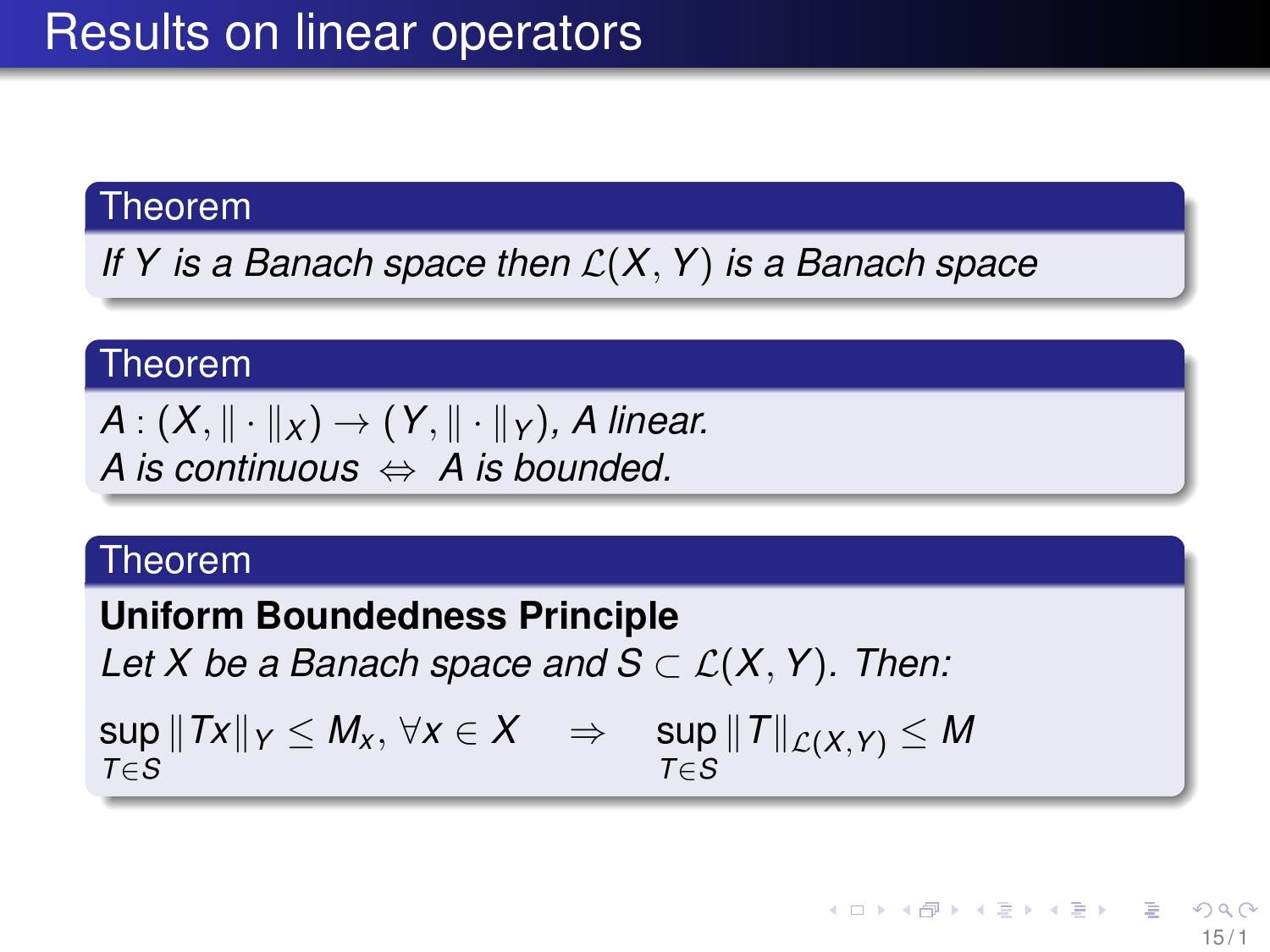# Linear functionals and dual spaces

- $f: (X, \|\cdot\|_X) \to \mathbb{R}$  bounded and linear: *functional* on X
- $\mathcal{L}(X,\mathbb{R})$  is the *dual space* of  $X: X^*$  or  $X'$

• 
$$
X^* = \mathcal{L}(X, \mathbb{R}), \quad ||f||_{X^*} = ||f||_{\mathcal{L}(X, \mathbb{R})} = \sup_{x \neq 0} \frac{|f(x)|}{||x||_X}
$$

- (X<sup>\*</sup>,  $\|\cdot\|_{X^*}$ ) is a Banach space (ℝ is a Banach space)
- $x^* \langle \cdot, \cdot \rangle_X : X^* \times X \to \mathbb{R}$  *i*  $x^* \langle f, x \rangle_X = f(x)$  is a bilinear form

• 
$$
x \times \langle f, x \rangle_X
$$
 or  $\langle f, x \rangle$  (duality)

 $\bullet$   $|\langle f, x \rangle|$  <  $||f||_{X^*} ||x||_X$ 

#### Theorem

*Let X be a Banach space. If*  $x, z \in X$  and  $\langle f, x \rangle = \langle f, z \rangle$  for any  $f \in X^*$ , then  $x = z$ .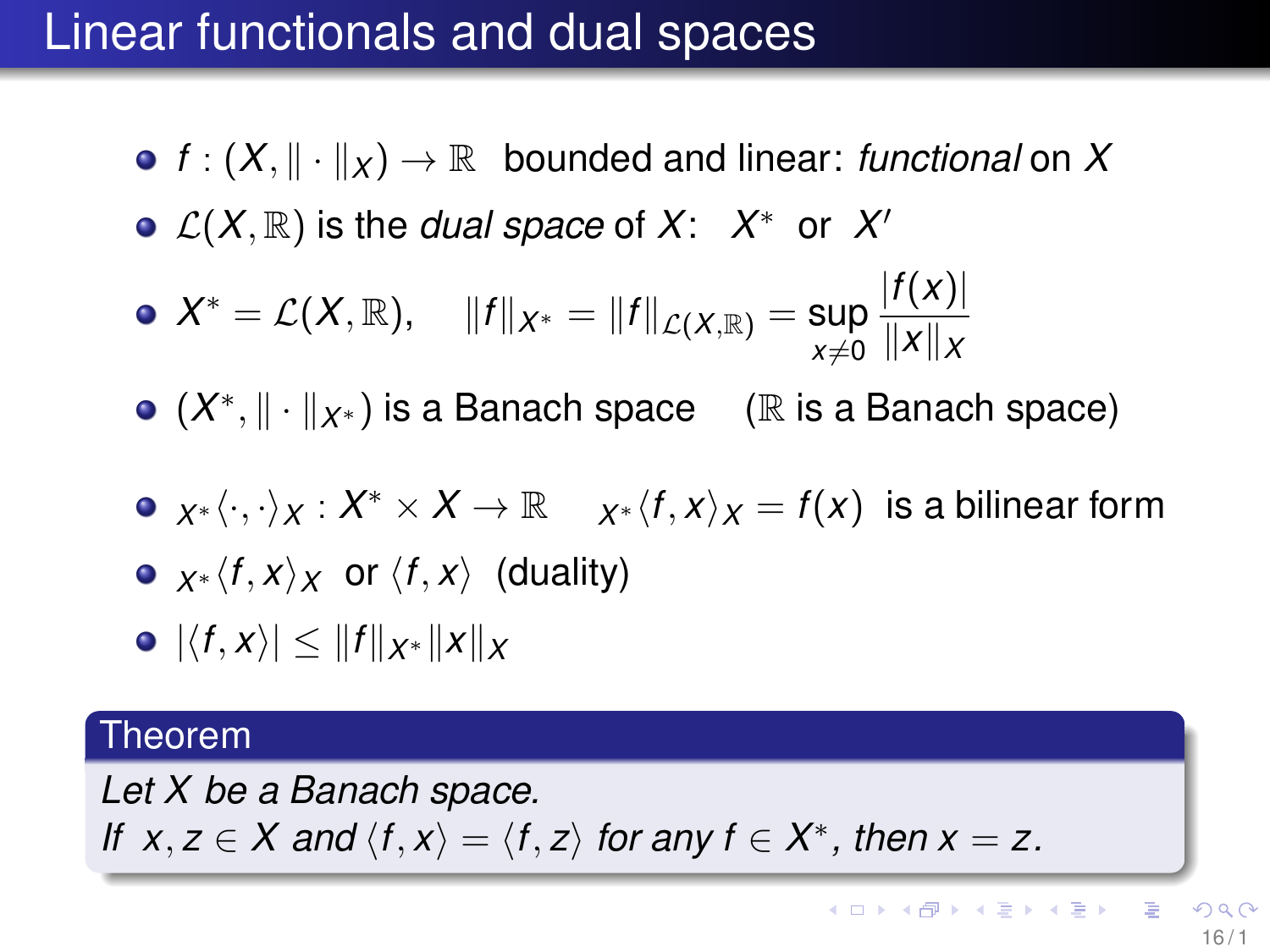- $\forall u \in L^p(\Omega)$ , fix  $v \in L^q(\Omega)$  :  $p, q \in (1, +\infty)$  :  $\frac{1}{p} + \frac{1}{q} = 1$
- $\langle f, u \rangle = \int_{\Omega} u(x) v(x) dx$
- $\left|\int_{\Omega} u(x)v(x)dx\right| \leq \|u\|_{L^{p}(\Omega)}\|v\|_{L^{q}(\Omega)}$
- $f \in (L^p(\Omega))^*$  and  $\|f\|_{(L^p(\Omega))^*} = \|v\|_{L^q(\Omega)}$

ATTENTION!  $(L^{\infty}(\Omega))^* \supset Y \simeq L^1(\Omega)$ 

- $(L^p(\Omega))^* \simeq L^q(\Omega)$  with  $p,q \in (1,+\infty)$  :  $\frac{1}{p}+\frac{1}{q}=1$
- 
- 
- $(L^1(\Omega))^* \simeq L^\infty(\Omega)$
- -

K ロ ▶ K @ ▶ K 할 > K 할 > 1 할 | X 9 Q Q

 $17/1$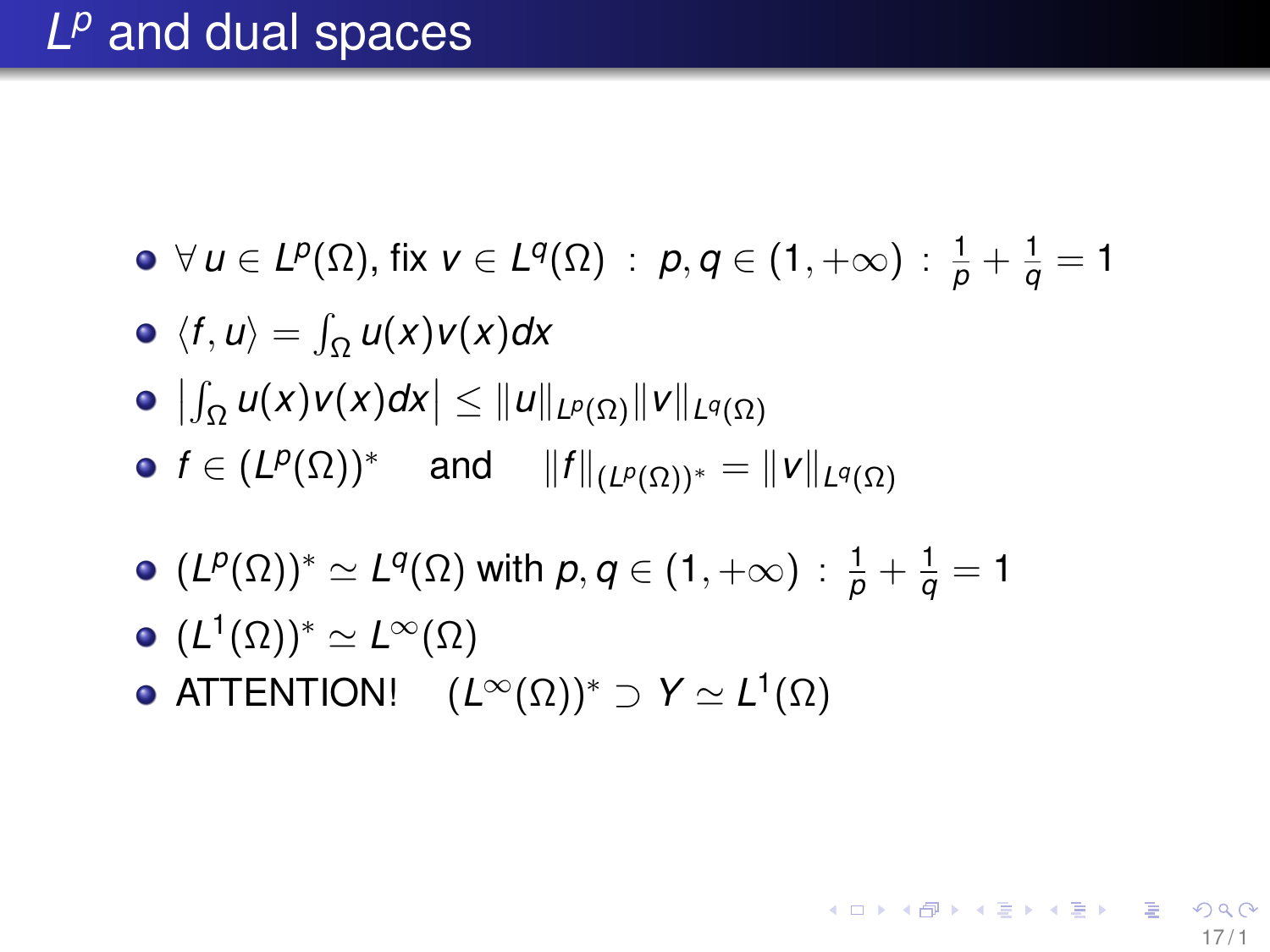$X^{**} = (X^*)^* = \{g : X^* \to \mathbb{R} \text{ bounded linear functional }\}$ 

18 / 1

K □ K K @ K K 할 X K 할 X (할 X O Q C

- $G: X \to X^{**} : X^{**} \langle Gx, f \rangle_{X^*} = X^* \langle f, x \rangle_X, \quad \forall f \in X^*$
- *Gx* ∈ *X*<sup>\*\*</sup> and  $||Gx||_{X^{**}} = ||x||_X \Rightarrow X \simeq Y \subset X^{**}$
- If  $X^{**} \simeq X$  then X is *reflexive* (G is surjective)
- *X* is reflexive iff *X* ∗ is reflexive
- *L*<sup>*p*</sup>( $\Omega$ ) is reflexive for *p* ∈ (1, + $\infty$ )
- *L* 1 (Ω) and *L*∞(Ω) are not reflexive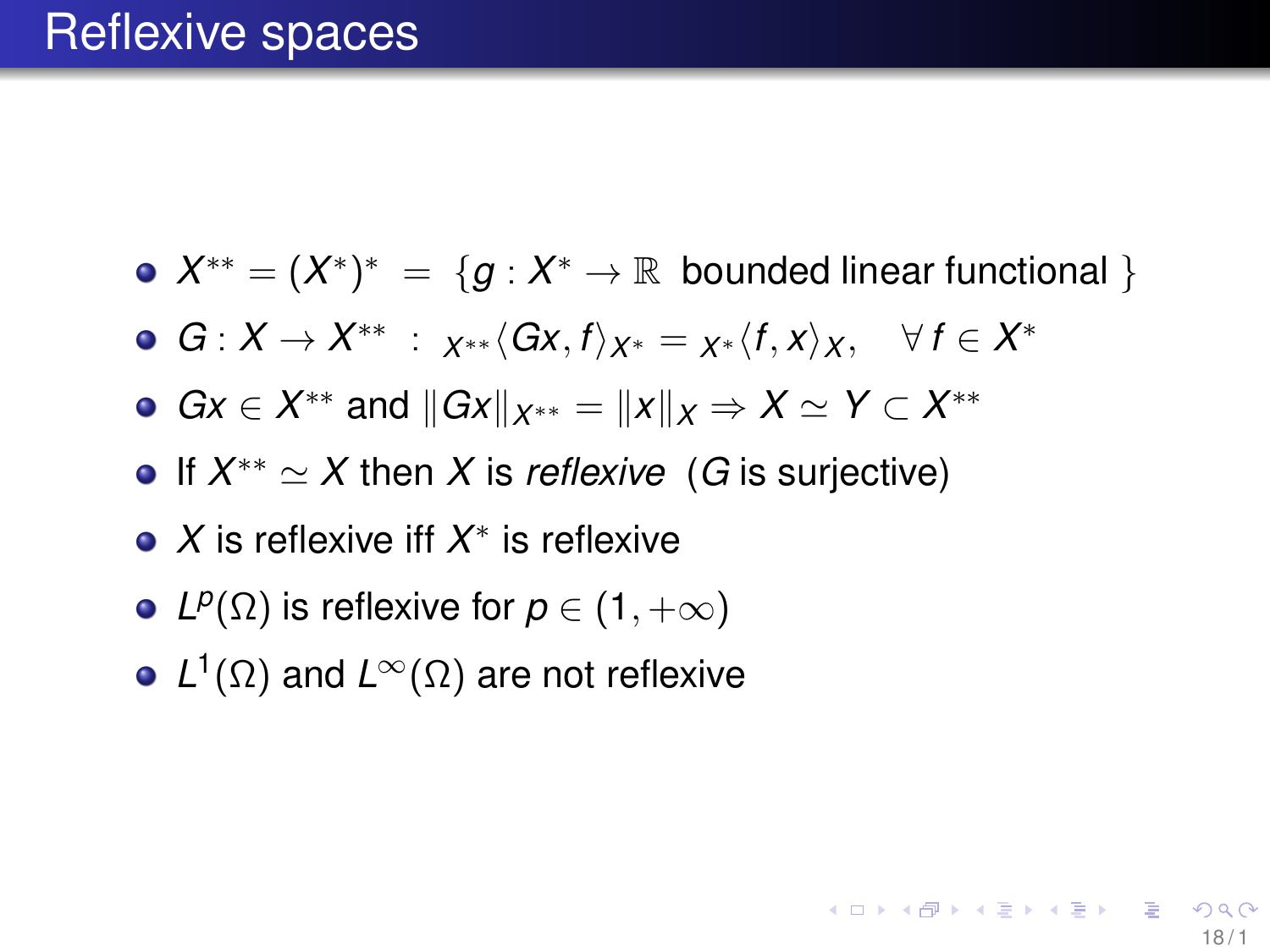### <span id="page-18-0"></span>**Riesz representation Theorem**

Let H be a Hilbert space. Then,  $\forall f \in H^* \Rightarrow \exists! y = y_f \in H$ :  $\langle f, x \rangle = (x, y), \forall x \in H$  and  $||f||_{H^*} = ||y||_H$ 

If *H* is a Hilbert space then  $H^* \simeq H$ 

$$
\bullet \ (L^2(\Omega))^* \simeq L^2(\Omega) \quad (\ell^2)^* \simeq \ell^2
$$

• Any Hilbert space is reflexive

**Remark**

*Riesz Theorem* ⇒ *we identify H and H*<sup>∗</sup> *.*

*ATTENTION! If V* and *H* are Hilbert spaces :  $V \subset H$ , then  $H^* \subset V^*$ *We identify only H and H<sup>\*</sup>, that is*  $V \subset H \equiv H^* \subset V^*$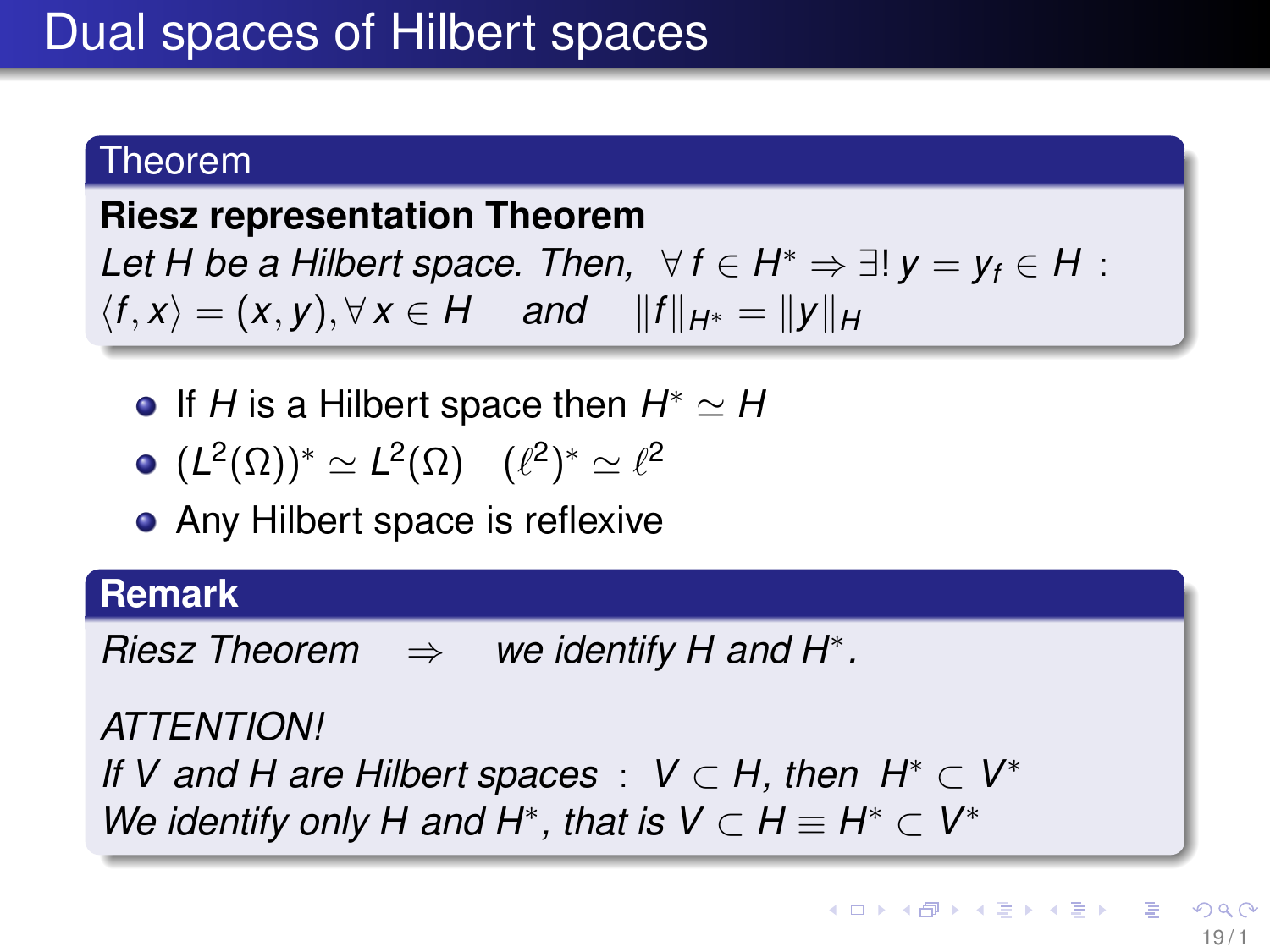# Weak convergence

## **Definition**

Let *X* be a Banach space,  $x_n, x \in X$ .  $x_n \rightharpoonup x$  (*weak* convergence) if  $\langle f, x_n \rangle \rightarrow \langle f, x \rangle$  for any  $f \in X^*$ .

## **Example**

$$
H=\ell^2 \qquad f\in (\ell^2)^*\rightleftarrows {\textbf{b}}\in \ell^2
$$

$$
\langle f, \mathbf{a} \rangle = (\mathbf{a}, \mathbf{b}), \forall \mathbf{a} \in \ell^2 \text{ and } ||\mathbf{b}||_{\ell^2} = ||f||_{(\ell^2)^*}
$$
  
\n**N.B.**  $\mathbf{b} \in \ell^2 \Rightarrow \sum_{k=1}^{\infty} b_k^2 < +\infty \Rightarrow b_k \to 0$ 

**e***<sup>k</sup>* orthonormal basis

$$
\forall f \in (\ell^2)^* \quad \Rightarrow \quad \langle f, \mathbf{e}_k \rangle = (\mathbf{e}_k, \mathbf{b}) = b_k \to 0 \quad \Rightarrow \quad \mathbf{e}_k \to 0
$$

 ${\bf e}_k \nightharpoonup 0$  strongly in H  $\left\| \mathbf{e}_k \right\|$  is not a Cauchy sequence:  $\left\| \mathbf{e}_k - \mathbf{e}_j \right\|_{\ell^2} = \emptyset$ √ 2,  $k \neq j$ 

 $20/1$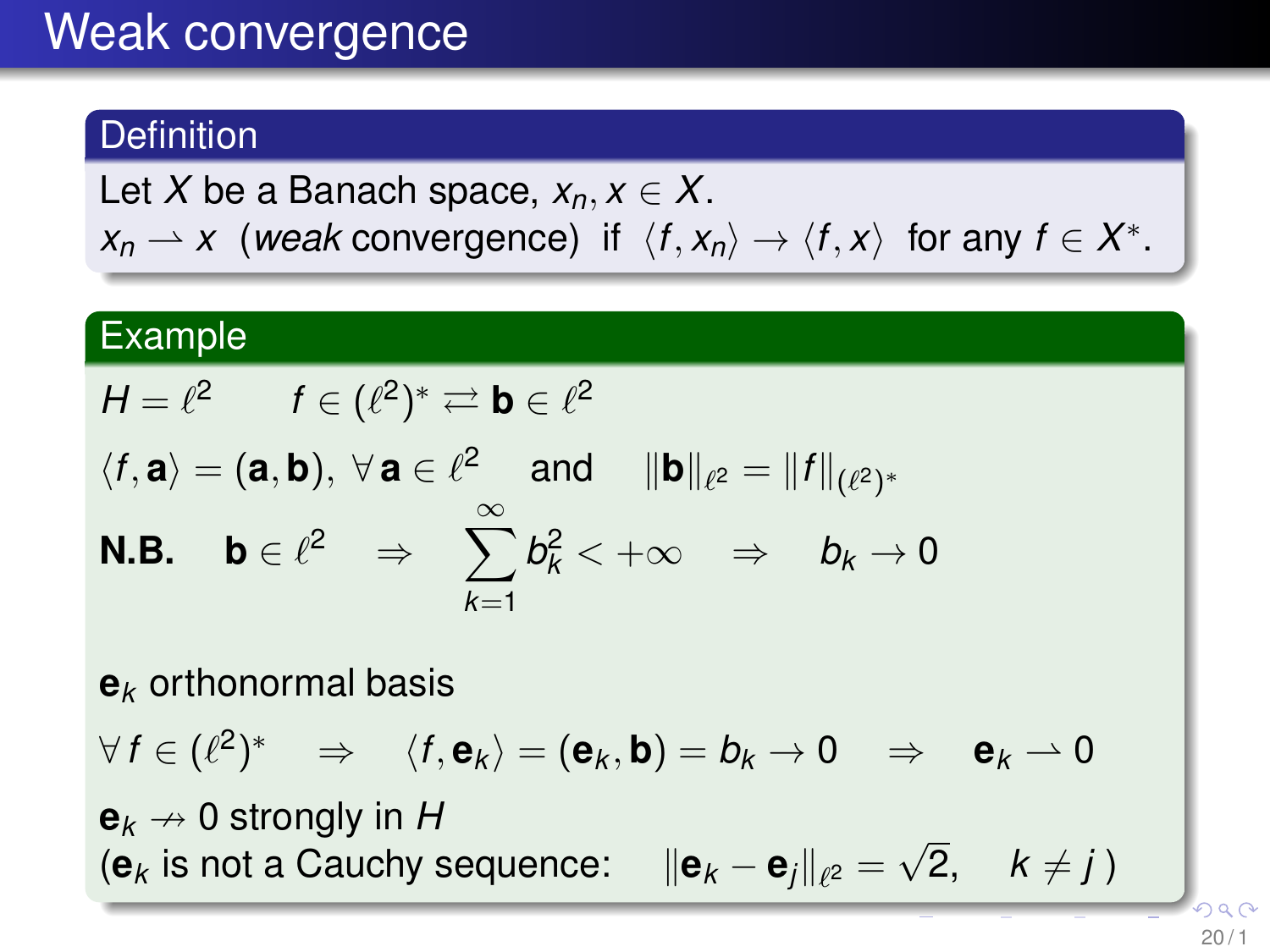*X* Banach space,  $x_n, x \in X$ .  $x_n \rightarrow x$  (strong convergence)  $\Rightarrow x_n \rightarrow x$  (weak convergence)

#### Proof.

If  $f \in X^*$  (*f* bounded linear functional) then *f* is continuous. If  $x_n \to x$  then  $\langle f, x_n \rangle \to \langle f, x \rangle$ ,  $\forall f \in X^* \Rightarrow x_n \to x$ 

### Theorem

*X* finite dimensional Banach space,  $x_n, x \in X$ .  $x_n \rightarrow x$  (strong convergence)  $\Leftrightarrow x_n \rightarrow x$  (weak convergence)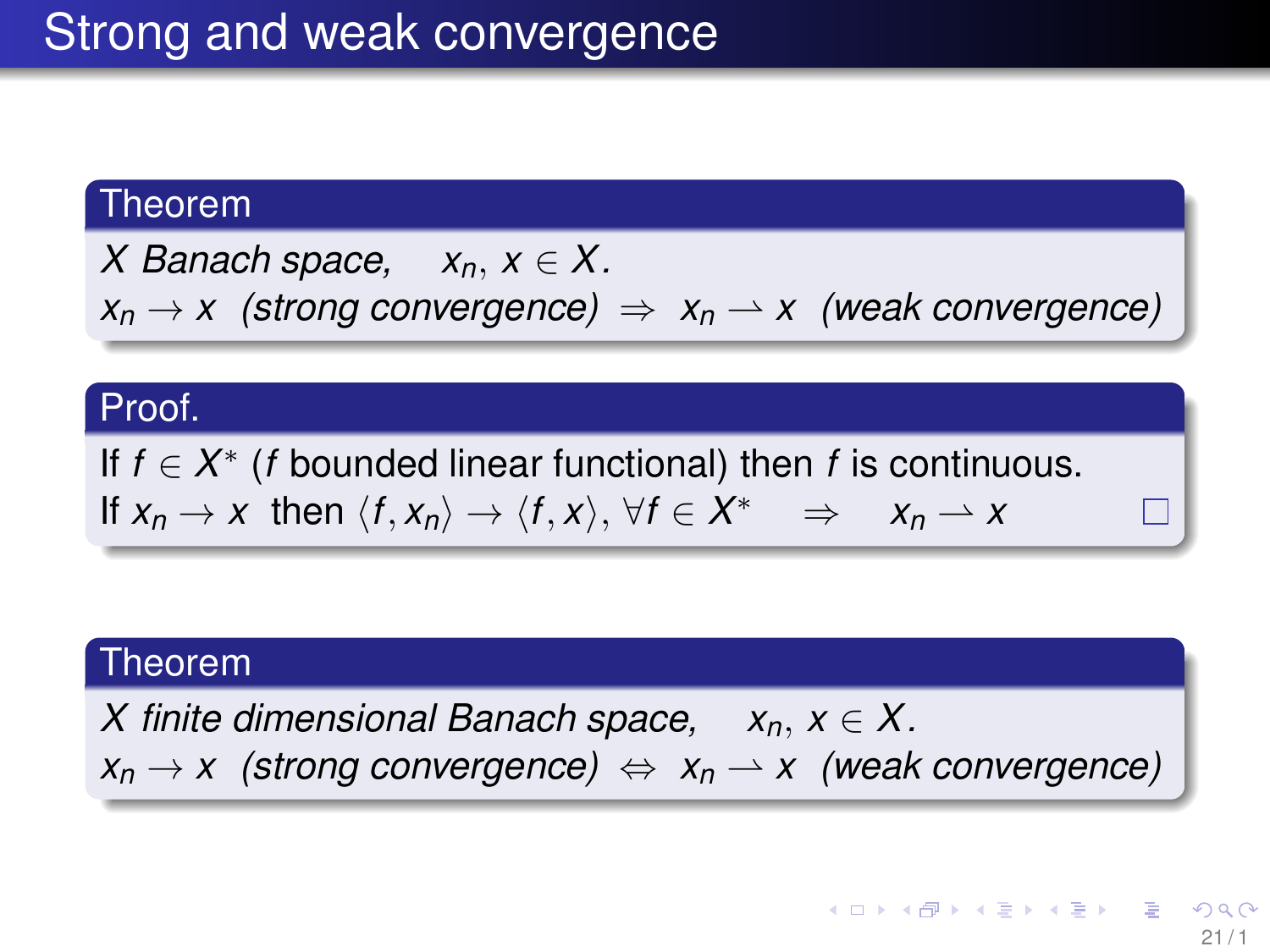*X* Banach space,  $x_n \in X$ . *If*  $x_n \rightharpoonup x \in X$  *then x is unique* 

## Proof.

If 
$$
x_n \rightharpoonup x
$$
,  $x_n \rightharpoonup z$  then  $\langle f, x_n \rangle \rightarrow \langle f, x \rangle$ ,  $\langle f, x_n \rangle \rightarrow \langle f, z \rangle \Rightarrow$   
 $\langle f, x \rangle = \langle f, z \rangle$ ,  $\forall f \in X^* \Rightarrow x = z$  (cf. previous Theorem)

П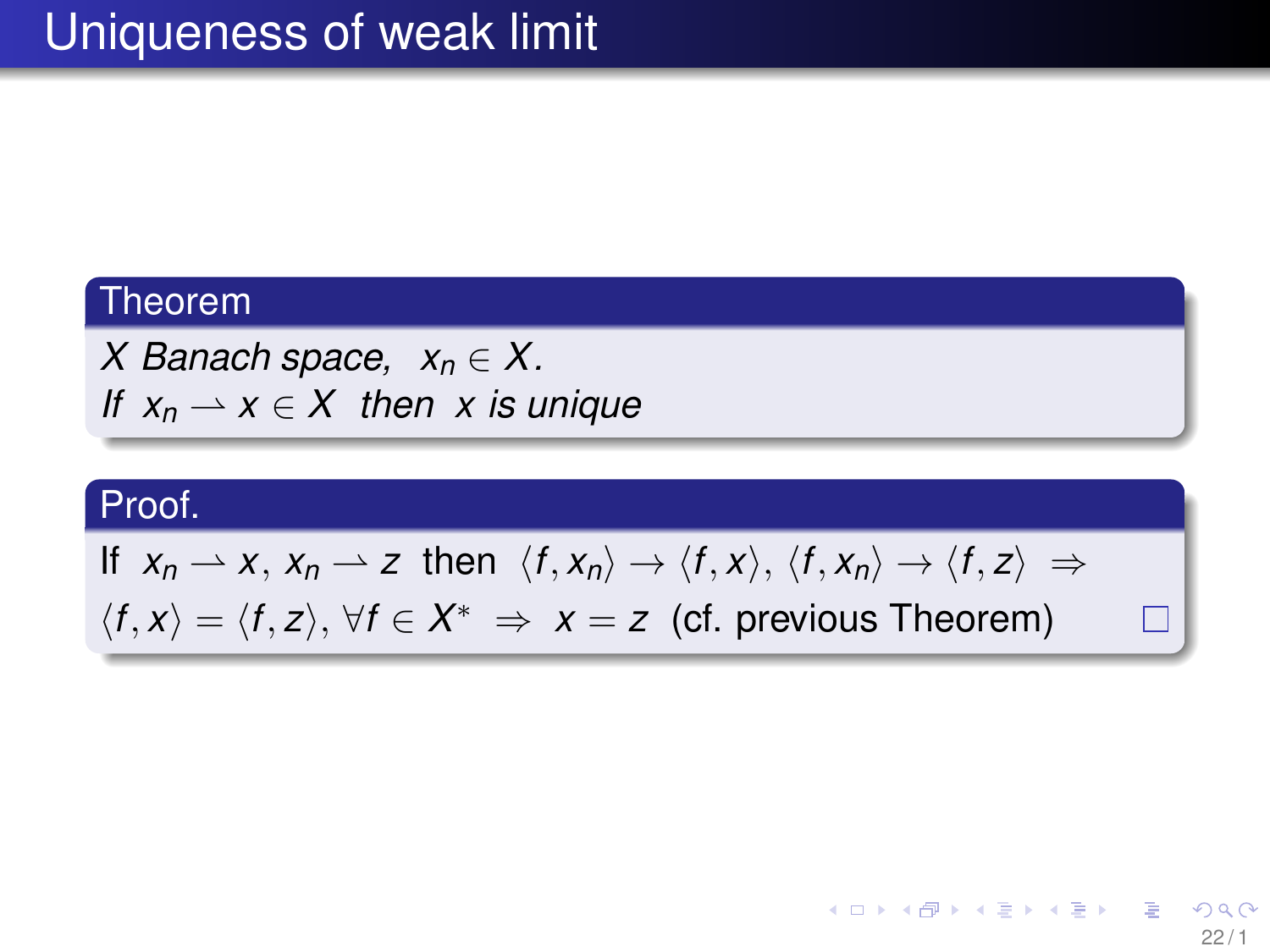*X* Banach space,  $x_n \in X$ . *If*  $x_n \rightharpoonup x \in X$  then  $x_n$  *is bounded* 

### Proof.

- $\forall f \in X^*, \ \langle f, x_n \rangle \text{ is convergent (to } \langle f, x \rangle \text{ in } \mathbb{R} \rangle \Rightarrow$  $|\langle f, x_n \rangle| \leq C_f$ ,  $\forall n$
- $Gx_n \in X^{**}: \ \langle Gx_n, f \rangle = \langle f, x_n \rangle, \ \forall \ f \in X^*, \ \ ||Gx_n||_{X^{**}} = ||x_n||_X$
- $|\langle Gx_n, f \rangle| \leq C_f$ ,  $\forall n$ , and  $X^*$  is complete  $\Rightarrow$ (Uniform Boundedness Principle)  $||Gx_n||_{X^{**}}$  is bounded
- $||x_n||$ *x* is bounded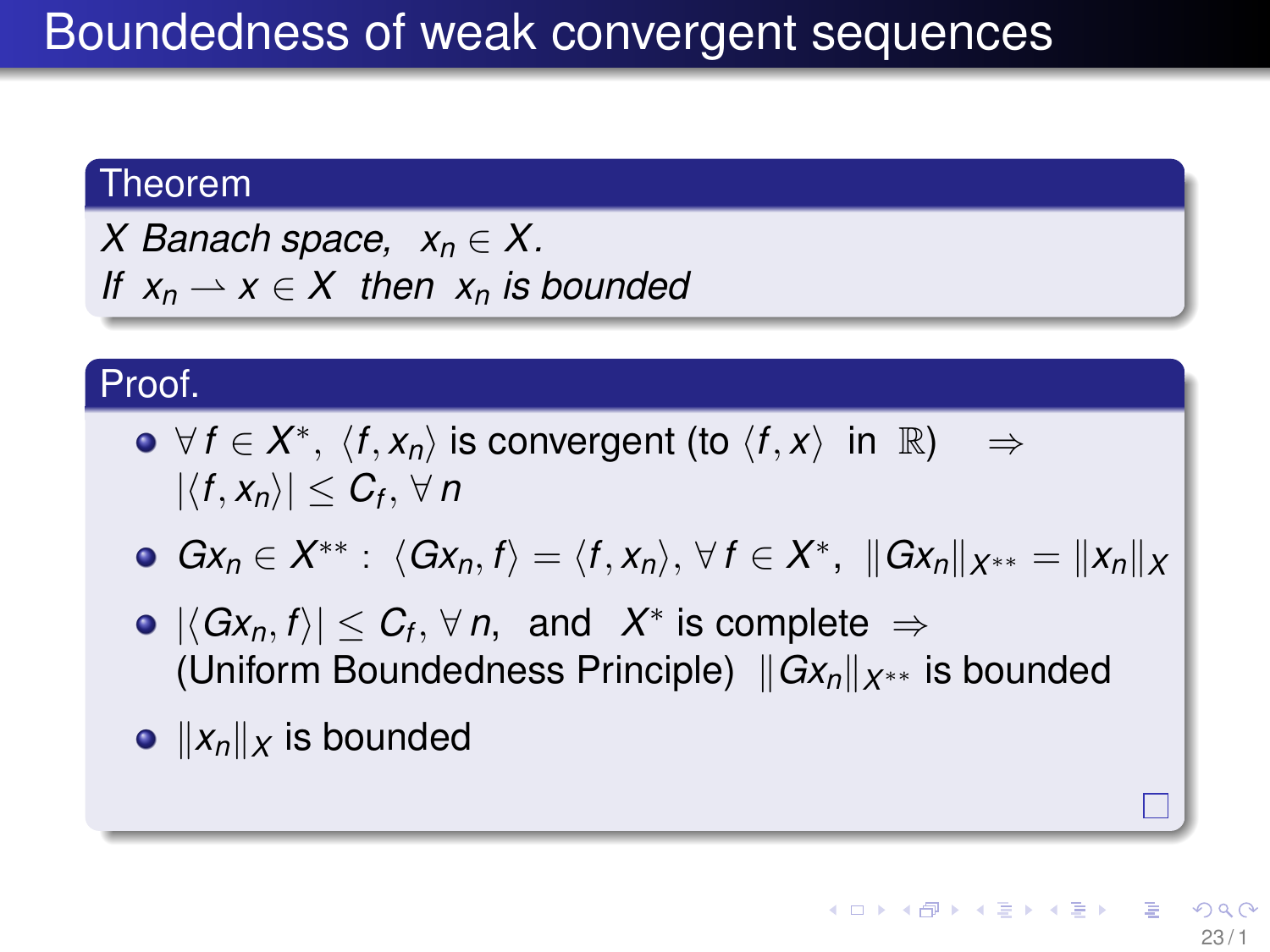# An estimate of the norm of the weak limit

## Theorem

X Banach space, 
$$
x_n \in X
$$
.  
If  $x_n \to x \in X$  then  $||x|| \leq \liminf_{n \to \infty} ||x_n||$ 

## Proof.

$$
(X = H \t{Hilbert space case})
$$

$$
x_n \rightharpoonup x \quad \Rightarrow \quad \text{(Riesz representation Theorem)}
$$

$$
||x||^2 = (x, x) = \lim_{n \to \infty} (x_n, x) = \liminf_{n \to \infty} (x_n, x)
$$

$$
\leq \liminf_{n\to\infty}||x_n|| ||x|| = ||x|| \liminf_{n\to\infty}||x_n||
$$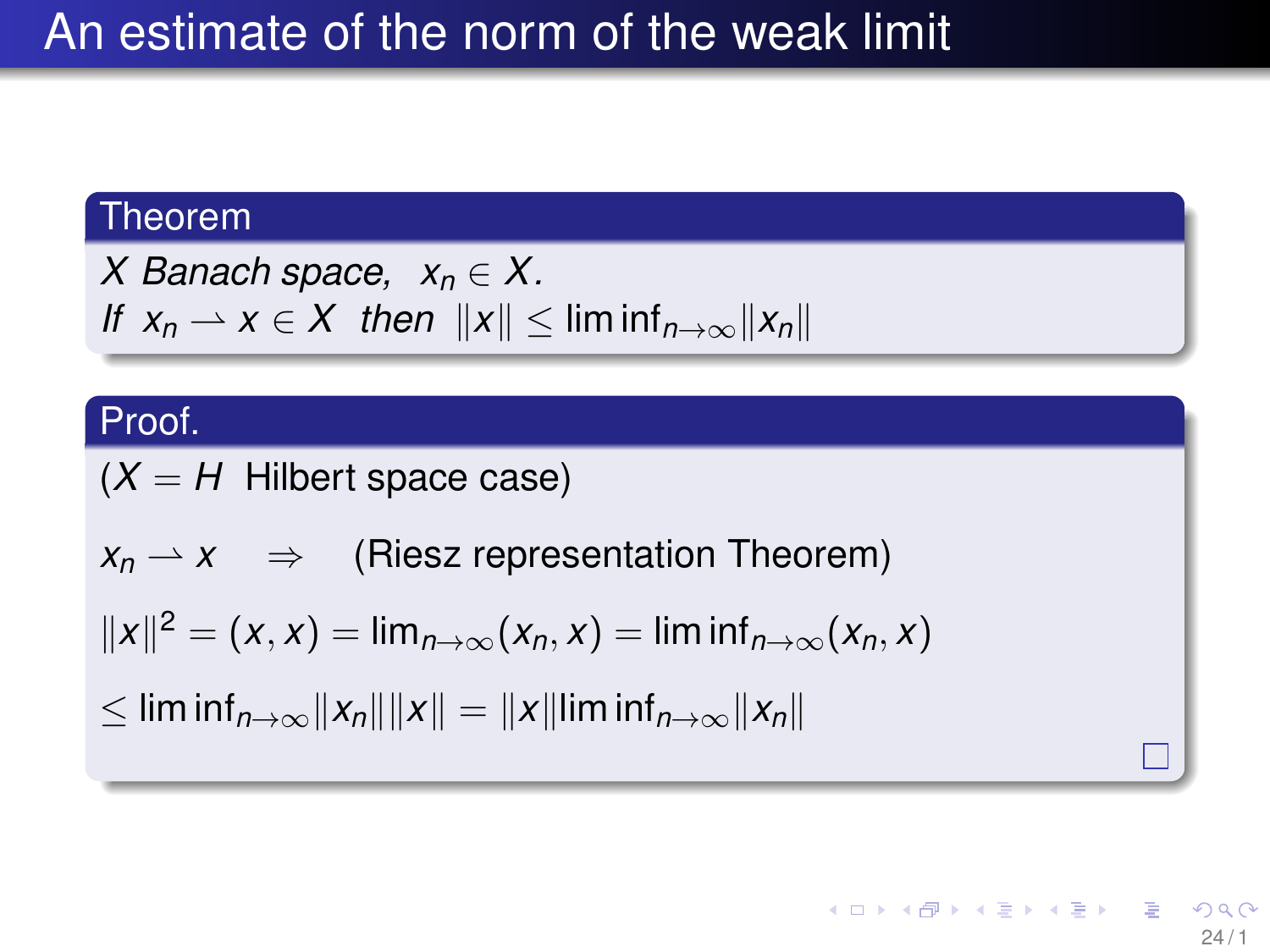### **Definition**

 $K: (X, \|\cdot\|_X) \to (Y, \|\cdot\|_Y)$  is *compact* if

 $\overline{K(W)}$  is compact in *Y*, for any bounded set  $W \subset X$ .

**Remark:** A compact operator is bounded.

#### Theorem

 $A: X \to Y$ , A compact, and  $x_n \to x$  in X. *Then*  $Ax_n \to Ax$  *in Y* (strong convergence).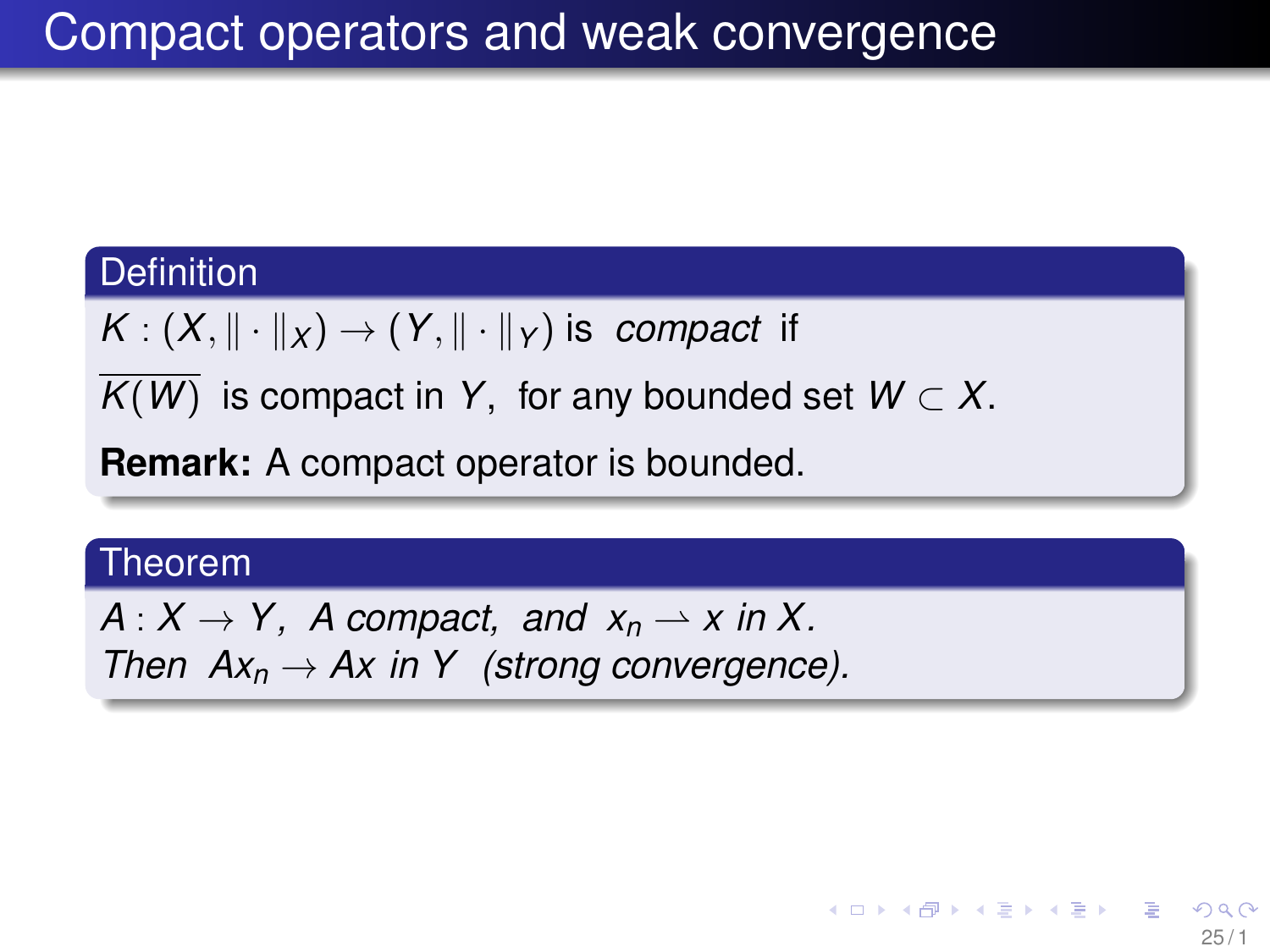### **Definition**

Let *X* be a Banach space,  $f_n$  and  $f \in X^*$ .  $f_n \stackrel{*}{\rightharpoonup} f$  (*weak*-\* convergence) if  $\langle f_n, x \rangle \to \langle f, x \rangle \ \forall x \in X$ .

### Theorem

*Weak-*∗ *limits are unique.*

*Weak-*∗ *convergent sequences are bounded. Weak convergence implies weak-*∗ *convergence. If X reflexive, weak-*∗ *convergence implies weak convergence.*